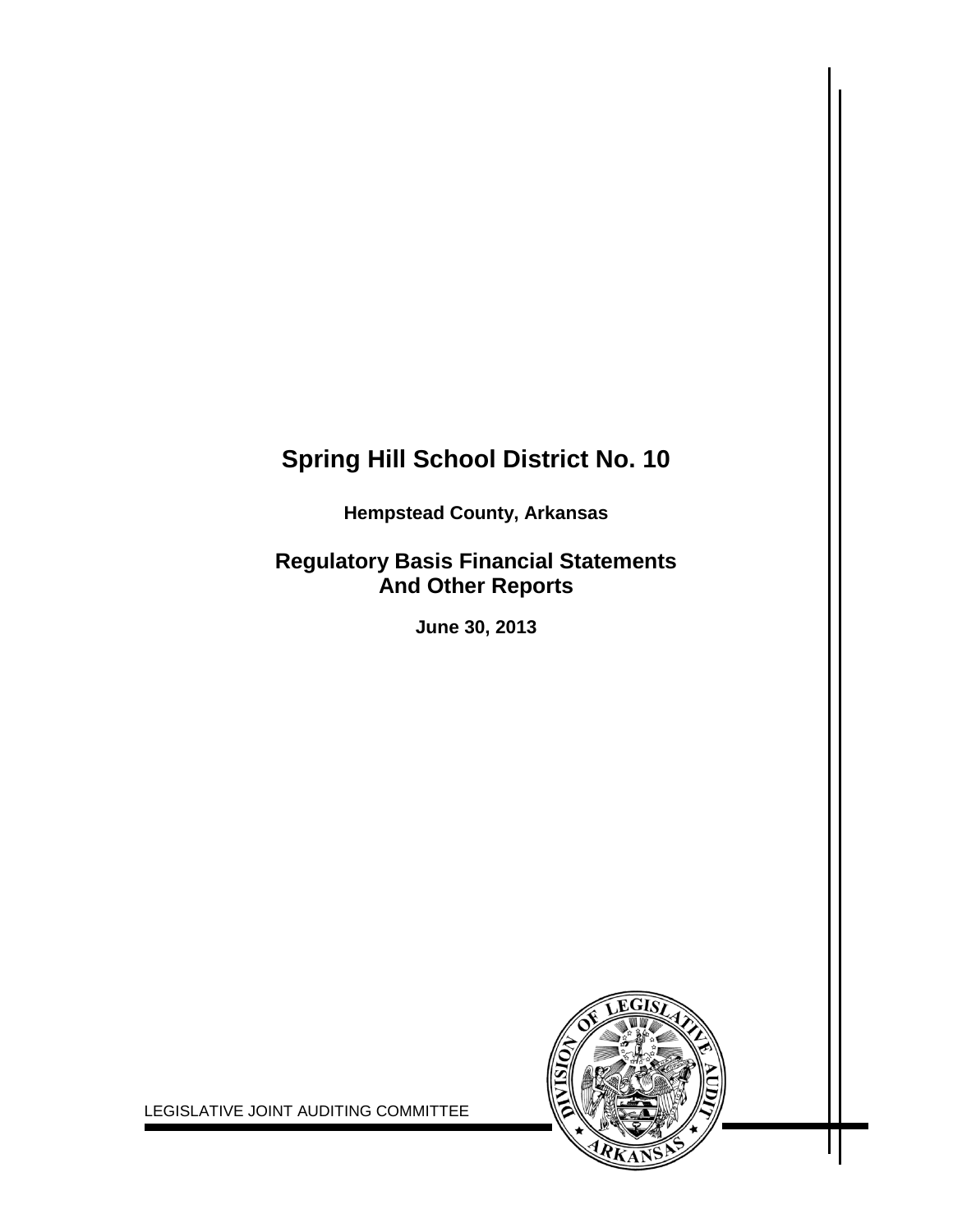## SPRING HILL SCHOOL DISTRICT NO. 10 HEMPSTEAD COUNTY, ARKANSAS TABLE OF CONTENTS JUNE 30, 2013

Independent Auditor's Report

Report on Internal Control Over Financial Reporting and on Compliance and Other Matters Based on an Audit of Financial Statements Performed in Accordance with *Government Auditing Standards*

## REGULATORY BASIS FINANCIAL STATEMENTS

|                                                                          | Exhibit |
|--------------------------------------------------------------------------|---------|
| Balance Sheet - Regulatory Basis                                         | A       |
| Statement of Revenues, Expenditures, and Changes in Fund Balances -      |         |
| Governmental Funds - Regulatory Basis                                    | B       |
| Statement of Revenues, Expenditures, and Changes in Fund Balances -      |         |
| Budget and Actual - General and Special Revenue Funds - Regulatory Basis |         |
| Notes to Financial Statements                                            |         |

#### **SCHEDULES**

**Schedule** 

## Schedule of Capital Assets (Unaudited) 1 Schedule of Selected Information for the Last Five Years – Regulatory Basis (Unaudited) 2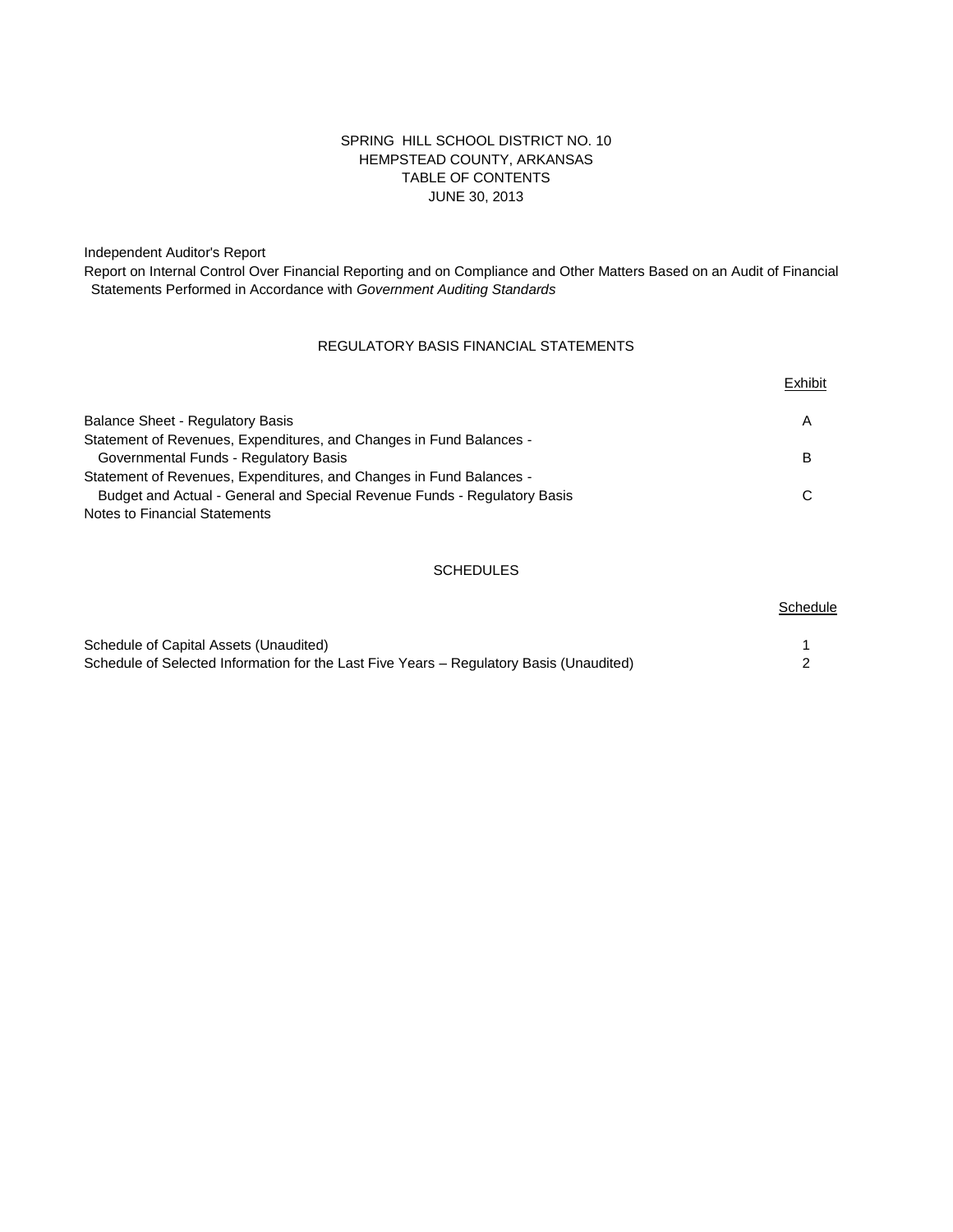**Sen. Bryan B. King** Senate Chair **Rep. Kim Hammer** House Chair **Sen. Linda Chesterfield** Senate Vice Chair **Rep. John W. Walker** House Vice Chair





**Roger A. Norman, JD, CPA, CFE** Legislative Auditor

## **L E G I S L A T I V E J O I N T A U D I T I N G C O M M I T T E E**

## **DIVISION OF LEGISLATIVE AUDIT**

#### **INDEPENDENT AUDITOR'S REPORT**

Spring Hill School District No. 10 and School Board Members Legislative Joint Auditing Committee

#### **Report on the Financial Statements**

We have audited the accompanying financial statements of each major governmental fund and the aggregate remaining fund information of the Spring Hill School District No. 10 (the "District"), as of and for the year ended June 30, 2013, and the related notes to the financial statements, which collectively comprise the District's regulatory basis financial statements as listed in the table of contents.

#### *Management's Responsibility for the Financial Statements*

Management is responsible for the preparation and fair presentation of these financial statements in accordance with Ark. Code Ann. § 10-4-413(c) as provided in Act 2201 of 2005, as described in Note1, to meet the reporting requirements of the State of Arkansas. Management is also responsible for the design, implementation, and maintenance of internal control relevant to the preparation and fair presentation of financial statements that are free from material misstatement, whether due to fraud or error.

#### *Auditor's Responsibility*

Our responsibility is to express opinions on these financial statements based on our audit. We conducted our audit in accordance with auditing standards generally accepted in the United States of America and the standards applicable to financial audits contained in *Government Auditing Standards*, issued by the Comptroller General of the United States. Those standards require that we plan and perform the audit to obtain reasonable assurance about whether the financial statements are free from material misstatement.

An audit involves performing procedures to obtain audit evidence about the amounts and disclosure in the financial statements. The procedures selected depend on the auditor's judgment, including the assessment of the risks of material misstatement of the financial statements, whether due to fraud or error. In making those risk assessments, the auditor considers internal control relevant to the District's preparation and fair presentation of the financial statements in order to design audit procedures that are appropriate in the circumstances, but not for the purpose of expressing an opinion on the effectiveness of the District's internal control. Accordingly, we express no such opinion. An audit also includes evaluating the appropriateness of accounting policies used and the reasonableness of significant accounting estimates made by management, as well as evaluating the overall presentation of the financial statements.

We believe that the audit evidence we have obtained is sufficient and appropriate to provide a basis for our audit opinions.

#### *Basis for Adverse Opinion on U.S. Generally Accepted Accounting Principles*

As described in Note 1 to the financial statements, to meet the financial reporting requirements of the State of Arkansas, the financial statements are prepared by the District on the basis of the financial reporting provisions of Ark. Code Ann. § 10-4-413(c) as provided in Act 2201 of 2005, which is a basis of accounting other than accounting principles generally accepted in the United States of America.

The effects on the financial statements of the variances between the regulatory basis of accounting described in Note 1 and accounting principles generally accepted in the United States of America, although not reasonably determinable, are presumed to be material.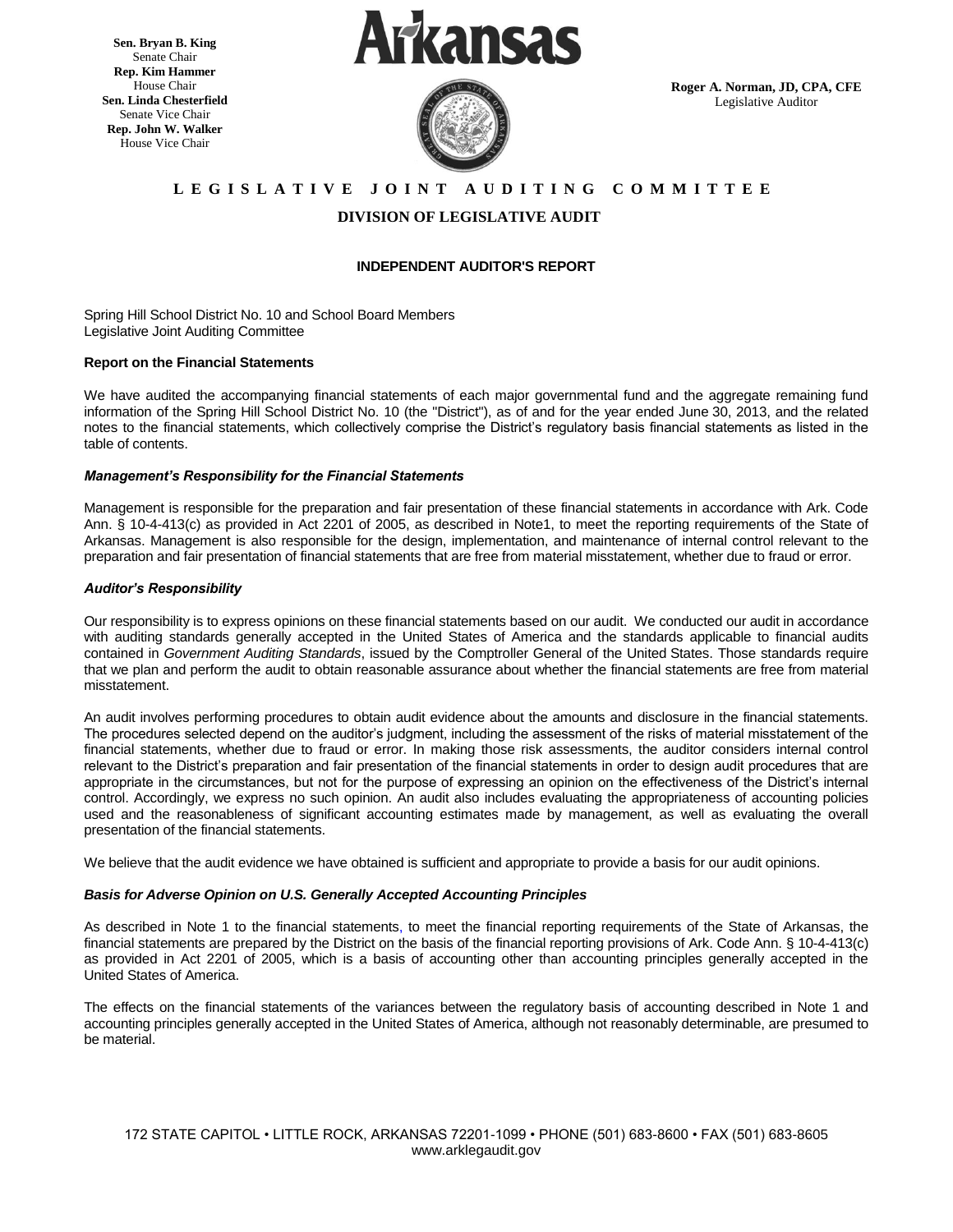#### *Adverse Opinion on U.S. Generally Accepted Accounting Principles*

In our opinion, because of the significance of the matter discussed in the "Basis for Adverse Opinion on U.S. Generally Accepted Accounting Principles" paragraphs, the financial statements referred to above do not present fairly, in accordance with accounting principles generally accepted in the United States of America, the financial position of the District as of June 30, 2013, or the changes in financial position for the year then ended.

#### *Opinion on Regulatory Basis of Accounting*

In our opinion, the financial statements referred to above present fairly, in all material respects, the respective regulatory basis financial position of each major governmental fund and the aggregate remaining fund information of the District as of June 30, 2013, and the respective regulatory basis changes in financial position thereof and the respective regulatory basis budgetary comparison for the general and special revenue funds for the year then ended in accordance with the financial reporting provisions of Ark. Code Ann. § 10-4-413(c) as provided in Act 2201 of 2005 described in Note 1.

#### *Other Matters*

#### *Other Information*

Our audit was conducted for the purpose of forming opinions on the financial statements that collectively comprise the District's regulatory basis financial statements. The Schedule of Capital Assets and the Schedule of Selected Information for the Last Five Years - Regulatory Basis are presented for the purposes of additional analysis and are not a required part of the regulatory basis financial statements.

The Schedule of Capital Assets and the Schedule of Selected Information for the Last Five Years - Regulatory Basis have not been subjected to the auditing procedures applied in the audit of the regulatory basis financial statements, and accordingly, we do not express an opinion or provide any assurance on them.

#### **Other Reporting Required by** *Government Auditing Standards*

In accordance with *Government Auditing Standards*, we have also issued our report dated April 21, 2014 on our consideration of the District's internal control over financial reporting and on our tests of its compliance with certain provisions of laws, regulations, contracts, and grant agreements and other matters. The purpose of that report is to describe the scope of our testing of internal control over financial reporting and compliance and the results of that testing, and not to provide an opinion on internal control over financial reporting or on compliance. That report is an integral part of an audit performed in accordance with *Government Auditing Standards* in considering the District's internal control over financial reporting and compliance.

DIVISION OF LEGISLATIVE AUDIT

ozuk Norma

Roger A. Norman, JD, CPA, CFE Legislative Auditor

Little Rock, Arkansas April 21, 2014 EDSD15513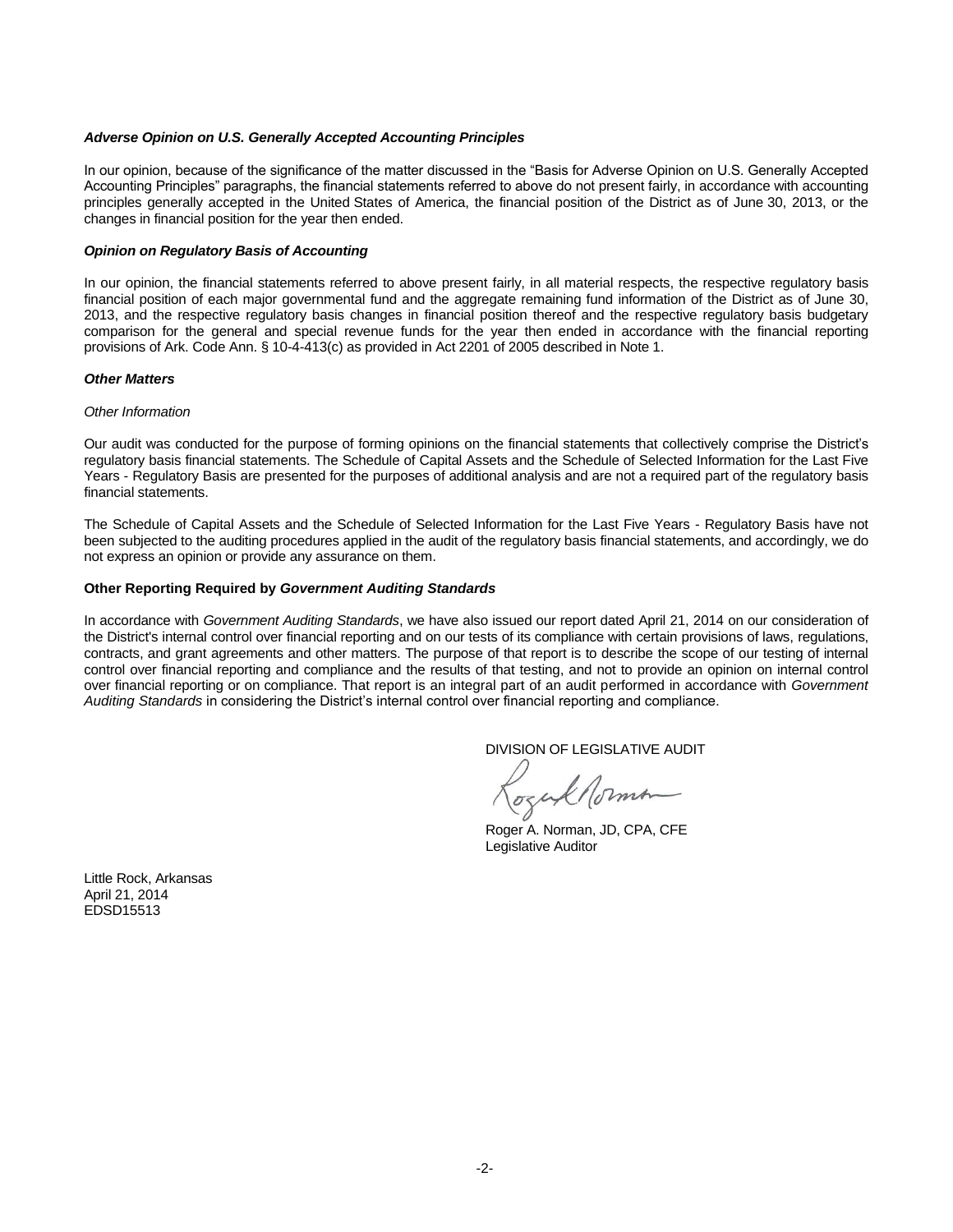**Sen. Bryan B. King** Senate Chair **Rep. Kim Hammer** House Chair **Sen. Linda Chesterfield** Senate Vice Chair **Rep. John W. Walker** House Vice Chair





**Roger A. Norman, JD, CPA, CFE** Legislative Auditor

## **L E G I S L A T I V E J O I N T A U D I T I N G C O M M I T T E E**

### **DIVISION OF LEGISLATIVE AUDIT**

#### REPORT ON INTERNAL CONTROL OVER FINANCIAL REPORTING AND ON COMPLIANCE AND OTHER MATTERS BASED ON AN AUDIT OF FINANCIAL STATEMENTS PERFORMED IN ACCORDANCE WITH *GOVERNMENT AUDITING STANDARDS*

#### INDEPENDENT AUDITOR'S REPORT

Spring Hill School District No. 10 and School Board Members Legislative Joint Auditing Committee

We have audited, in accordance with the auditing standards generally accepted in the United States of America and the standards applicable to financial audits contained in *Government Auditing Standards* issued by the Comptroller General of the United States, the financial statements of each major governmental fund and the aggregate remaining fund information of the Spring Hill School District No. 10 (the "District"), as of and for the year ended June 30, 2013, and the related notes to financial statements, which collectively comprise the District's regulatory basis financial statements, and have issued our report thereon dated April 21, 2014. We issued an adverse opinion because the District prepared the financial statements on the basis of the financial reporting provisions of Arkansas Code, which is a basis of accounting other than accounting principles generally accepted in the United States of America. The effects on the financial statements of the variances between the regulatory basis of accounting and accounting principles generally accepted in the United States of America, although not reasonably determinable, are presumed to be material. However, the financial statements present fairly, in all material respects, the respective regulatory basis financial position of each major governmental fund and the aggregate remaining fund information of the District as of June 30, 2013, and the respective regulatory basis changes in financial position thereof and the respective regulatory basis budgetary comparison for the general and special revenue funds for the year then ended, on the basis of accounting described in Note 1.

#### **Internal Control Over Financial Reporting**

In planning and performing our audit of the regulatory basis financial statements, we considered the District's internal control over financial reporting (internal control) to determine the audit procedures that are appropriate in the circumstances for the purpose of expressing our opinions on the regulatory basis financial statements, but not for the purpose of expressing an opinion on the effectiveness of the District's internal control. Accordingly, we do not express an opinion on the effectiveness of the District's internal control.

Our consideration of internal control was for the limited purpose described in the preceding paragraph and was not designed to identify all deficiencies in internal control that might be material weaknesses or significant deficiencies and therefore, material weaknesses or significant deficiencies may exist that were not identified. However, as described below in the Audit Findings section of this report, we identified a certain deficiency in internal control that we consider to be a material weakness.

A *deficiency in internal control* exists when the design or operation of a control does not allow management or employees, in the normal course of performing their assigned functions, to prevent, or detect and correct, misstatements on a timely basis. A *material weakness* is a deficiency, or a combination of deficiencies, in internal control such that there is a reasonable possibility that a material misstatement of the District's regulatory basis financial statements will not be prevented, or detected and corrected on a timely basis. We consider the deficiency described below in the Audit Findings section of this report to be a material weakness.

#### **Compliance and Other Matters**

As part of obtaining reasonable assurance about whether the District's regulatory basis financial statements are free from material misstatement, we performed tests of its compliance with certain provisions of the state constitution, state laws and regulations, contracts, and grant agreements, noncompliance with which could have a direct and material effect on the determination of financial statement amounts. However, providing an opinion on compliance with those provisions was not an objective of our audit, and accordingly, we do not express such an opinion. The results of our tests disclosed no instances of noncompliance or other matters that are required to be reported under *Government Auditing Standards*.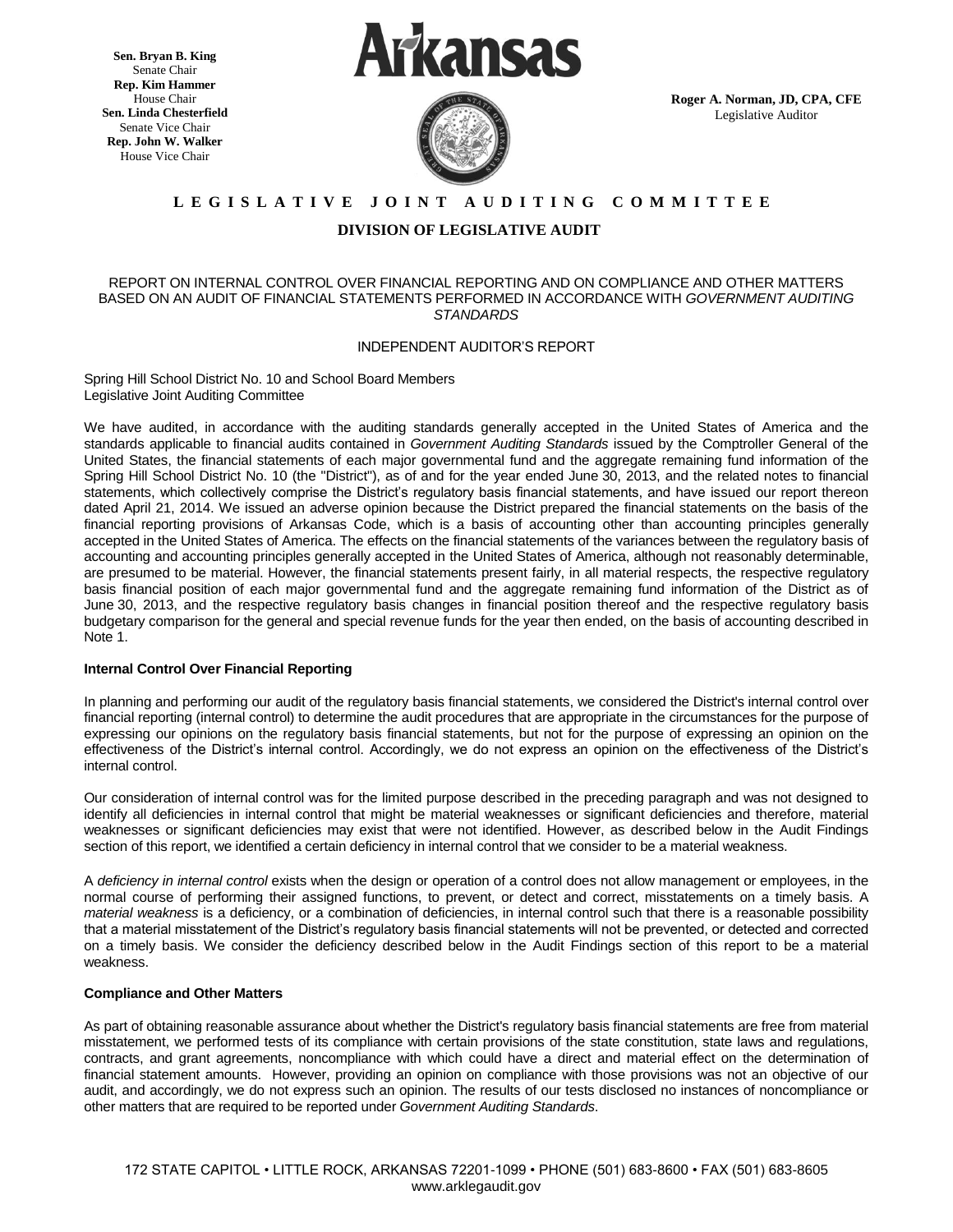#### AUDIT FINDINGS

#### Material Weakness

Internal control is a process consisting of five interrelated components - *control environment, risk assessment, information and communication, control activities, and monitoring*. Management is responsible for adopting sound accounting policies and for establishing and maintaining internal control that will, among other things, initiate, authorize, record, process, and report transactions (as well as events and conditions) consistent with management's assertions embodied in the financial statements.

Deficiencies in the internal control component of control activities adversely affected the District's ability to initiate, authorize, record, process, and report financial data in accordance with the regulatory basis of accounting such that there was a reasonable possibility that a material misstatement of the District's financial statements would not be prevented, or detected and corrected on a timely basis. Financial duties were not adequately segregated among employees. Specifically, certain key weaknesses included the following: the same employee, who receipts monies collected for the District's main operating account, also prepares deposits, maintains accounting records, and reconciles the District's bank account, without compensating controls. The same employee who collects and receipts monies collected for the child nutrition programs, also prepares and makes deposits, maintains daily count sheets and cash management worksheets, and prepares the monthly claim for reimbursement, without compensating controls. Payroll checks were prepared by the same employee responsible for preparing contracts, adding new employees, and processing payroll, without compensating controls. Also, another employee was responsible for preparing non-payroll checks, adding new vendors, and the processing of invoices, without compensating controls.

The District's ability to initiate, authorize, record, process, and report transactions consistent with management's assertions embodied in the financial statements, as well as the ability to safeguard assets, was adversely affected by the identified weaknesses. District management, due to cost/benefit implications, which hindered the District's ability to adequately segregate financial accounting duties among employees, did not effectively address the deficiencies in internal control.

District management should adopt sound accounting policies and establish and maintain internal control that will initiate, authorize, record, process, and report transactions consistent with management's assertions embodied in the financial statements and that will safeguard District assets.

> Management Response: We concur with the recommendation and will implement corrective procedures to the extent possible.

#### **District's Response to Findings**

The District's response to the finding identified in our audit is described above. The District's response was not subjected to the auditing procedures applied in the audit of the regulatory basis financial statements and, accordingly, we express no opinion on it.

#### **Purpose of this Report**

The purpose of this report is solely to describe the scope of our testing of internal control and compliance and the result of that testing, and not to provide an opinion on the effectiveness of the District's internal control or on compliance. This report is an integral part of an audit performed in accordance with *Government Auditing Standards* in considering the District's internal control and compliance. Accordingly, this communication is not suitable for any other purpose.

DIVISION OF LEGISLATIVE AUDIT

Fany W. Hunter

Larry W. Hunter, CPA, CFE Deputy Legislative Auditor

Little Rock, Arkansas April 21, 2014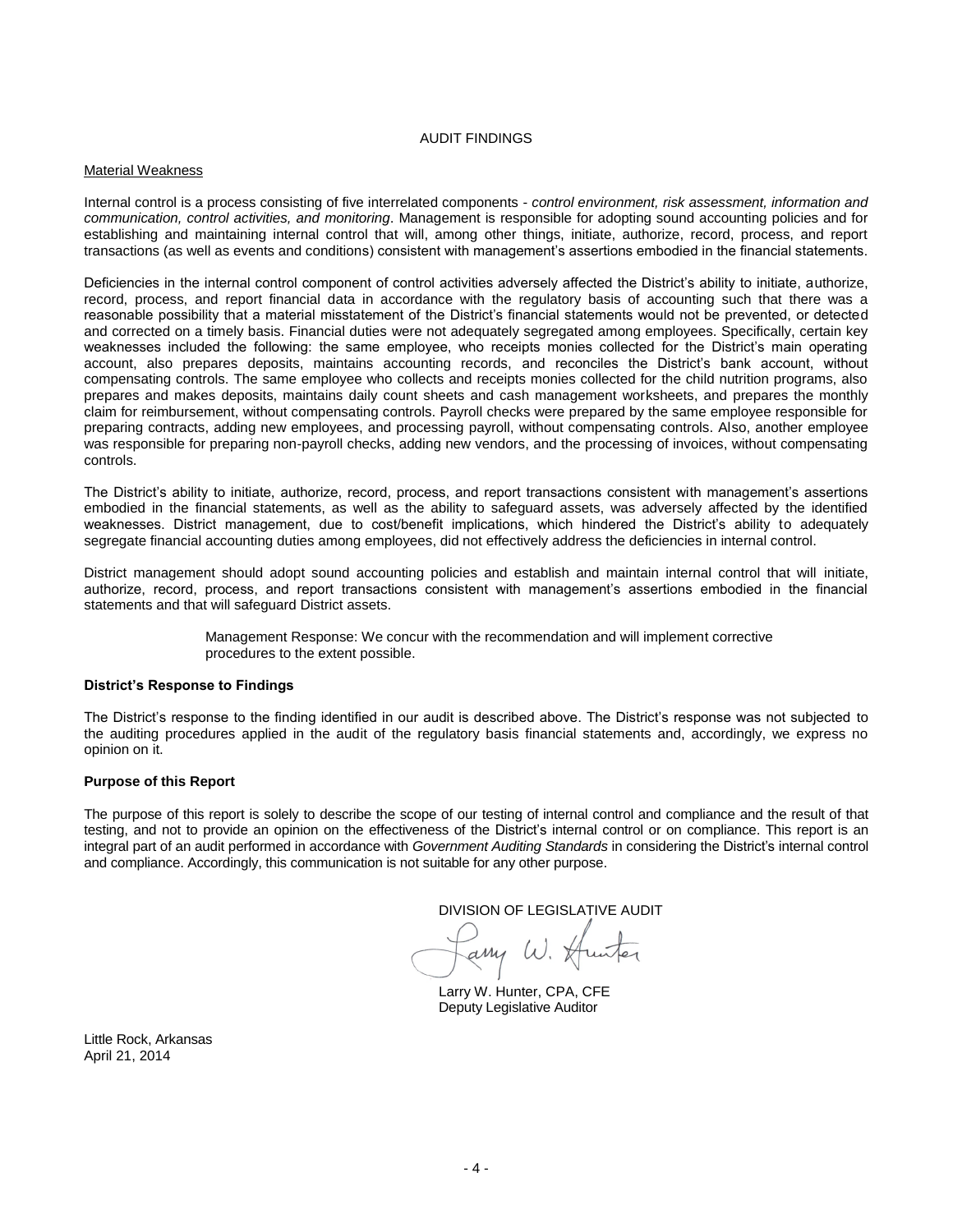#### Exhibit A

## SPRING HILL SCHOOL DISTRICT NO. 10 HEMPSTEAD COUNTY, ARKANSAS BALANCE SHEET - REGULATORY BASIS JUNE 30, 2013

|                               |    |         | Major |         |           |         |                         |        |
|-------------------------------|----|---------|-------|---------|-----------|---------|-------------------------|--------|
|                               |    |         |       | Special |           | Other   | Fiduciary<br>Fund Types |        |
|                               |    | General |       | Revenue | Aggregate |         |                         |        |
| <b>ASSETS</b>                 |    |         |       |         |           |         |                         |        |
| Cash                          | \$ | 906,377 | \$    | 97,586  | \$        | 111,523 | \$                      | 58,981 |
| Accounts receivable           |    | 10,168  |       | 34,983  |           | 48,601  |                         |        |
| Due from other funds          |    |         |       | 2,197   |           |         |                         |        |
| <b>TOTAL ASSETS</b>           | \$ | 916,545 | \$    | 134,766 | \$        | 160,124 | \$                      | 58,981 |
| LIABILITIES AND FUND BALANCES |    |         |       |         |           |         |                         |        |
| Liabilities:                  |    |         |       |         |           |         |                         |        |
| Accounts payable              | \$ | 6,963   | \$    | 83      |           |         | \$                      | 125    |
| Due student groups            |    |         |       |         |           |         |                         | 38,925 |
| Due to other funds            |    | 2,197   |       |         |           |         |                         |        |
| <b>Total Liabilities</b>      |    | 9,160   |       | 83      |           |         |                         | 39,050 |
| Fund Balances:                |    |         |       |         |           |         |                         |        |
| Restricted                    |    | 19,077  |       | 134,683 | \$        | 10,124  |                         | 19,931 |
| Assigned                      |    | 43,461  |       |         |           | 150,000 |                         |        |
| Unassigned                    |    | 844,847 |       |         |           |         |                         |        |
| <b>Total Fund Balances</b>    |    | 907,385 |       | 134,683 |           | 160,124 |                         | 19,931 |
| TOTAL LIABILITIES AND         |    |         |       |         |           |         |                         |        |
| <b>FUND BALANCES</b>          | \$ | 916,545 | \$    | 134,766 | \$        | 160,124 | \$                      | 58,981 |

The accompanying notes are an integral part of these financial statements.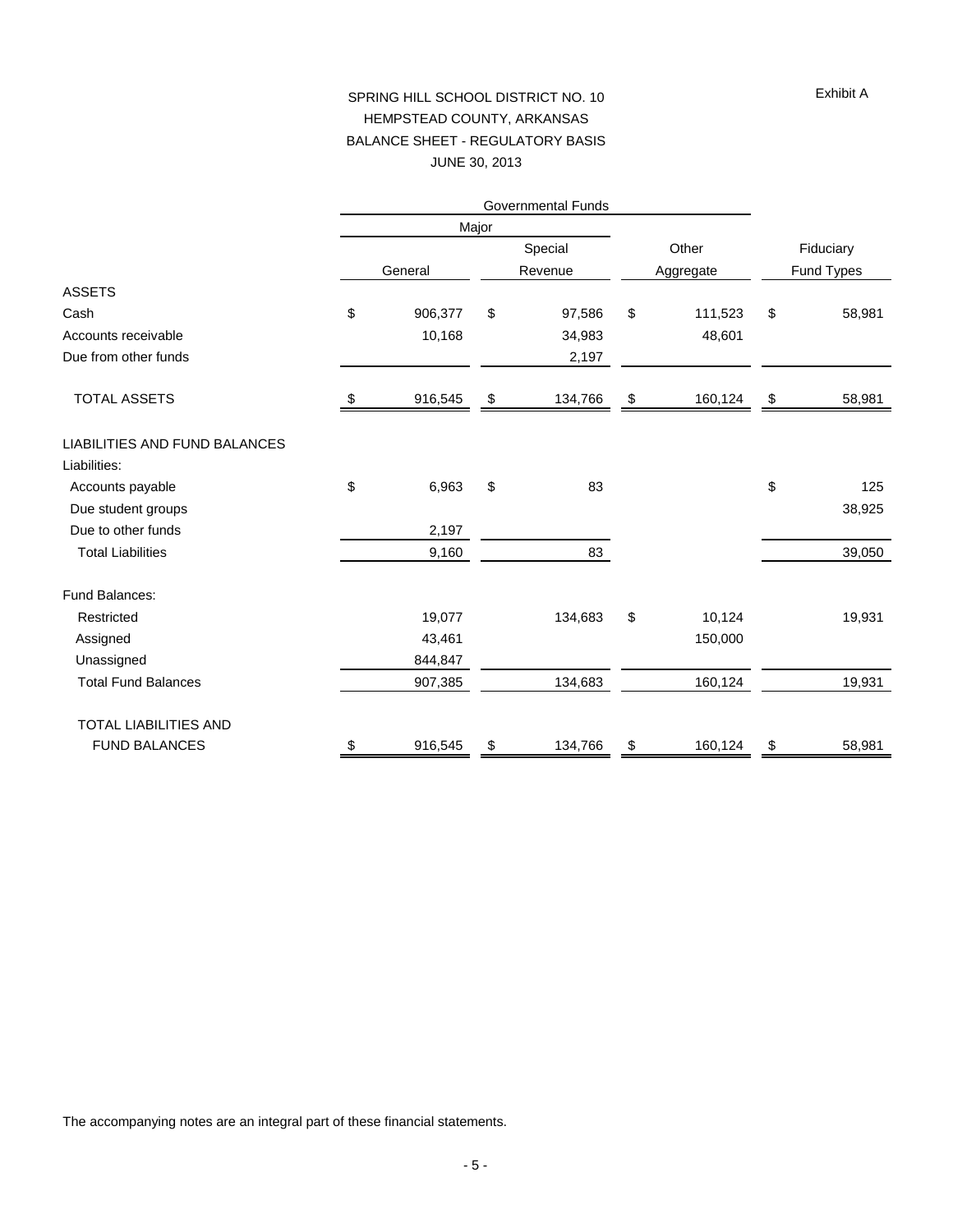#### GOVERNMENTAL FUNDS - REGULATORY BASIS FOR THE YEAR ENDED JUNE 30, 2013 SPRING HILL SCHOOL DISTRICT NO. 10 HEMPSTEAD COUNTY, ARKANSAS STATEMENT OF REVENUES, EXPENDITURES, AND CHANGES IN FUND BALANCES -

|                                                                   | Major         |    |         |    |            |
|-------------------------------------------------------------------|---------------|----|---------|----|------------|
|                                                                   |               |    | Special |    | Other      |
| <b>REVENUES</b>                                                   | General       |    | Revenue |    | Aggregate  |
| Property taxes (including property tax relief trust distribution) | \$<br>634,419 |    |         |    |            |
| State assistance                                                  | 3,590,245     | \$ | 2,136   | \$ | 446,125    |
| Federal assistance                                                |               |    | 435,559 |    |            |
| Activity revenues                                                 | 119,151       |    |         |    |            |
| Meal sales                                                        |               |    | 83,938  |    |            |
| Investment income                                                 | 3,080         |    |         |    |            |
| Other revenues                                                    | 52,679        |    | 114     |    |            |
| <b>TOTAL REVENUES</b>                                             | 4,399,574     |    | 521,747 |    | 446,125    |
| <b>EXPENDITURES</b>                                               |               |    |         |    |            |
| Regular programs                                                  | 1,874,541     |    | 3,191   |    |            |
| Special education                                                 | 91,524        |    | 65,484  |    |            |
| Career education programs                                         | 232,790       |    |         |    |            |
| Compensatory education programs                                   | 30,904        |    | 17,746  |    |            |
| Other instructional programs                                      | 92,488        |    |         |    |            |
| Student support services                                          | 144,671       |    | 42,432  |    |            |
|                                                                   |               |    | 116,403 |    |            |
| Instructional staff support services                              | 161,313       |    |         |    |            |
| General administration support services                           | 121,967       |    | 2,126   |    |            |
| School administration support services                            | 216,609       |    |         |    |            |
| Central services support services                                 | 146,354       |    |         |    |            |
| Operation and maintenance of plant services                       | 379,694       |    |         |    |            |
| Student transportation services                                   | 188,949       |    |         |    |            |
| Other support services                                            |               |    | 1,550   |    |            |
| Food services operations                                          | 1,280         |    | 257,174 |    |            |
| Community services operations                                     |               |    | 236     |    |            |
| Facilities acquisition and construction services                  | 4,148         |    |         |    | 546,863    |
| Non-programmed costs                                              |               |    | 3,427   |    |            |
| Activity expenditures                                             | 125,277       |    |         |    |            |
| Debt Service:                                                     |               |    |         |    |            |
| Principal retirement                                              | 56,665        |    |         |    | 80,000     |
| Interest and fiscal charges                                       | 19,904        |    |         |    | 108,693    |
| <b>TOTAL EXPENDITURES</b>                                         | 3,889,078     |    | 509,769 |    | 735,556    |
| EXCESS OF REVENUES OVER (UNDER) EXPENDITURES                      | 510,496       |    | 11,978  |    | (289, 431) |
|                                                                   |               |    |         |    |            |
| OTHER FINANCING SOURCES (USES)<br>Transfers in                    |               |    |         |    | 349,028    |
| Transfers out                                                     | (349, 028)    |    |         |    |            |
| Proceeds from refunding bond issues                               |               |    |         |    | 700,000    |
| Payments to refunding bond escrow agents                          |               |    |         |    | (657,009)  |
| Net bond issuance costs                                           |               |    |         |    | (34, 654)  |
| TOTAL OTHER FINANCING SOURCES (USES)                              | (349, 028)    |    |         |    | 357,365    |
| <b>EXCESS OF REVENUES AND OTHER</b>                               |               |    |         |    |            |
| SOURCES OVER (UNDER) EXPENDITURES                                 |               |    |         |    |            |
| AND OTHER USES                                                    | 161,468       |    | 11,978  |    | 67,934     |
|                                                                   |               |    |         |    |            |
| FUND BALANCES - JULY 1 (RESTATED)                                 | 745,917       |    | 122,705 |    | 92,190     |
| FUND BALANCES - JUNE 30                                           | \$<br>907,385 | \$ | 134,683 | \$ | 160,124    |

The accompanying notes are an integral part of these financial statements.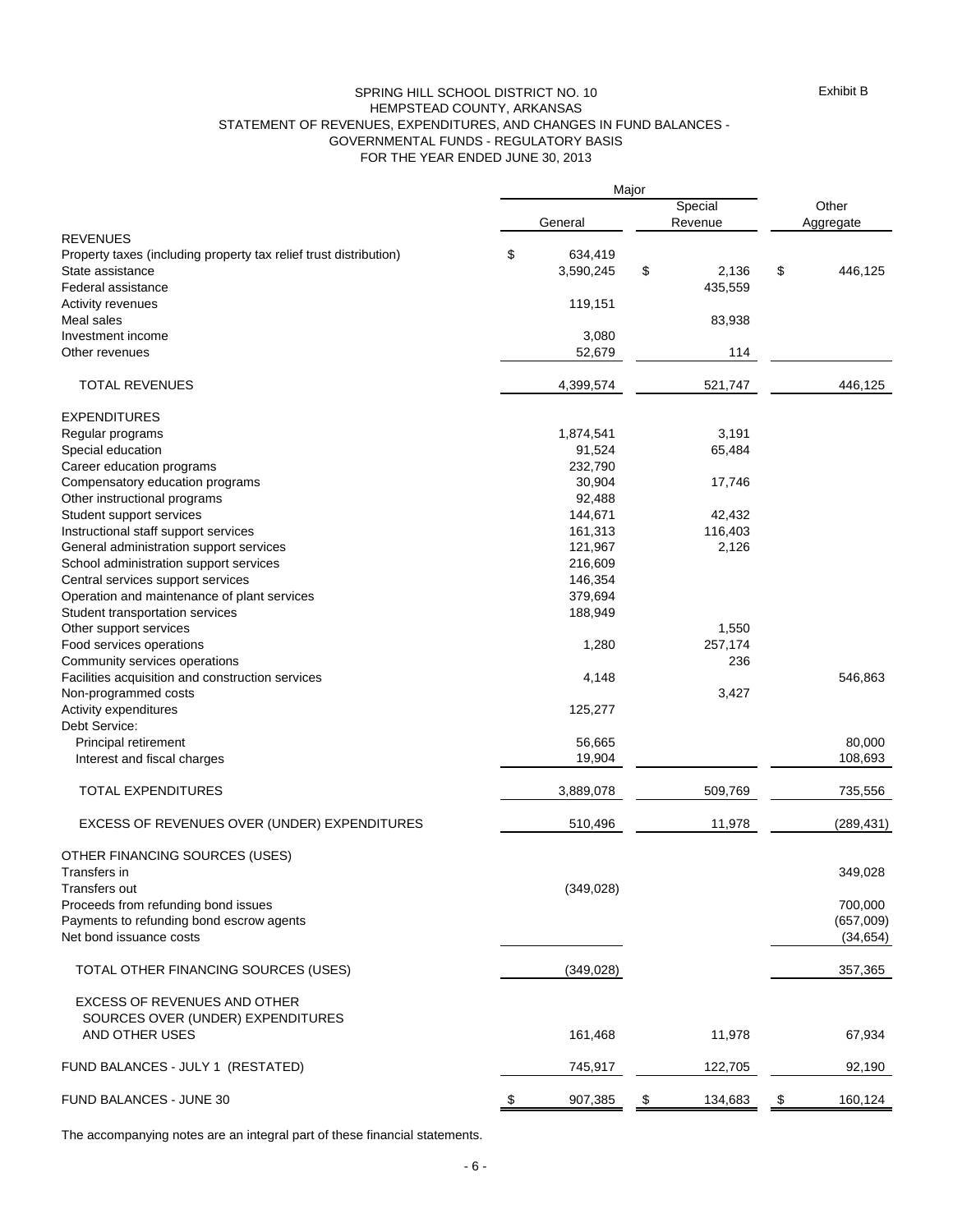#### FOR THE YEAR ENDED JUNE 30, 2013 SPRING HILL SCHOOL DISTRICT NO. 10 HEMPSTEAD COUNTY, ARKANSAS STATEMENT OF REVENUES, EXPENDITURES, AND CHANGES IN FUND BALANCES - BUDGET AND ACTUAL - GENERAL AND SPECIAL REVENUE FUNDS - REGULATORY BASIS

|                                                                   |    |                                                                                    |    | General   |                                        | Special Revenue |    |         |    |            |  |
|-------------------------------------------------------------------|----|------------------------------------------------------------------------------------|----|-----------|----------------------------------------|-----------------|----|---------|----|------------|--|
|                                                                   |    | Variance<br>Favorable<br>(Unfavorable)<br><b>Budget</b><br><b>Budget</b><br>Actual |    | Actual    | Variance<br>Favorable<br>(Unfavorable) |                 |    |         |    |            |  |
| <b>REVENUES</b>                                                   |    |                                                                                    |    |           |                                        |                 |    |         |    |            |  |
| Property taxes (including property tax relief trust distribution) | \$ | 492,844                                                                            | \$ | 634,419   | \$<br>141,575                          |                 |    |         |    |            |  |
| State assistance                                                  |    | 3,568,947                                                                          |    | 3,590,245 | 21,298                                 |                 | \$ | 2,136   | \$ | 2,136      |  |
| Federal assistance                                                |    |                                                                                    |    |           |                                        | \$<br>456,331   |    | 435,559 |    | (20, 772)  |  |
| Activity revenues                                                 |    |                                                                                    |    | 119,151   | 119,151                                |                 |    |         |    |            |  |
| Meal sales                                                        |    |                                                                                    |    |           |                                        | 64,000          |    | 83,938  |    | 19,938     |  |
| Investment income                                                 |    |                                                                                    |    | 3,080     | 3,080                                  |                 |    |         |    |            |  |
| Other revenues                                                    |    |                                                                                    |    | 52,679    | 52,679                                 |                 |    | 114     |    | 114        |  |
| <b>TOTAL REVENUES</b>                                             |    | 4,061,791                                                                          |    | 4,399,574 | 337,783                                | 520,331         |    | 521,747 |    | 1,416      |  |
| <b>EXPENDITURES</b>                                               |    |                                                                                    |    |           |                                        |                 |    |         |    |            |  |
| Regular programs                                                  |    | 1,873,510                                                                          |    | 1,874,541 | (1,031)                                |                 |    | 3,191   |    | (3, 191)   |  |
| Special education                                                 |    | 89,610                                                                             |    | 91,524    | (1, 914)                               | 108,971         |    | 65,484  |    | 43,487     |  |
| Career education programs                                         |    | 230,537                                                                            |    | 232,790   | (2, 253)                               |                 |    |         |    |            |  |
| Compensatory education programs                                   |    | 25,651                                                                             |    | 30,904    | (5,253)                                | 15,459          |    | 17,746  |    | (2, 287)   |  |
| Other instructional programs                                      |    | 92,029                                                                             |    | 92,488    | (459)                                  |                 |    |         |    |            |  |
| Student support services                                          |    | 134,061                                                                            |    | 144,671   | (10,610)                               | 55,064          |    | 42,432  |    | 12,632     |  |
| Instructional staff support services                              |    | 156,370                                                                            |    | 161,313   | (4, 943)                               | 167,806         |    | 116,403 |    | 51,403     |  |
| General administration support services                           |    | 117,767                                                                            |    | 121,967   | (4,200)                                | 2,129           |    | 2,126   |    | 3          |  |
| School administration support services                            |    | 209,695                                                                            |    | 216,609   | (6, 914)                               |                 |    |         |    |            |  |
| Central services support services                                 |    | 137.673                                                                            |    | 146,354   | (8,681)                                |                 |    |         |    |            |  |
| Operation and maintenance of plant services                       |    | 464,102                                                                            |    | 379,694   | 84,408                                 |                 |    |         |    |            |  |
| Student transportation services                                   |    | 194,078                                                                            |    | 188,949   | 5,129                                  |                 |    |         |    |            |  |
| Other support services                                            |    |                                                                                    |    |           |                                        |                 |    | 1,550   |    | (1,550)    |  |
| Food services operations                                          |    | 200                                                                                |    | 1,280     | (1,080)                                | 96,461          |    | 257,174 |    | (160, 713) |  |
| Community services operations                                     |    |                                                                                    |    |           |                                        | 3,000           |    | 236     |    | 2,764      |  |
| Facilities acquisition and construction services                  |    | 15,000                                                                             |    | 4,148     | 10,852                                 |                 |    |         |    |            |  |
| Non-programmed costs                                              |    |                                                                                    |    |           |                                        |                 |    | 3,427   |    | (3, 427)   |  |
| Activity expenditures                                             |    |                                                                                    |    | 125,277   | (125, 277)                             |                 |    |         |    |            |  |
| Debt Service:                                                     |    |                                                                                    |    |           |                                        |                 |    |         |    |            |  |
| Principal retirement                                              |    | 19,904                                                                             |    | 56,665    | (36, 761)                              |                 |    |         |    |            |  |
| Interest and fiscal charges                                       |    | 56,665                                                                             |    | 19,904    | 36,761                                 |                 |    |         |    |            |  |
| <b>TOTAL EXPENDITURES</b>                                         |    | 3,816,852                                                                          |    | 3,889,078 | (72, 226)                              | 448,890         |    | 509,769 |    | (60, 879)  |  |
|                                                                   |    |                                                                                    |    |           |                                        |                 |    |         |    |            |  |

Exhibit C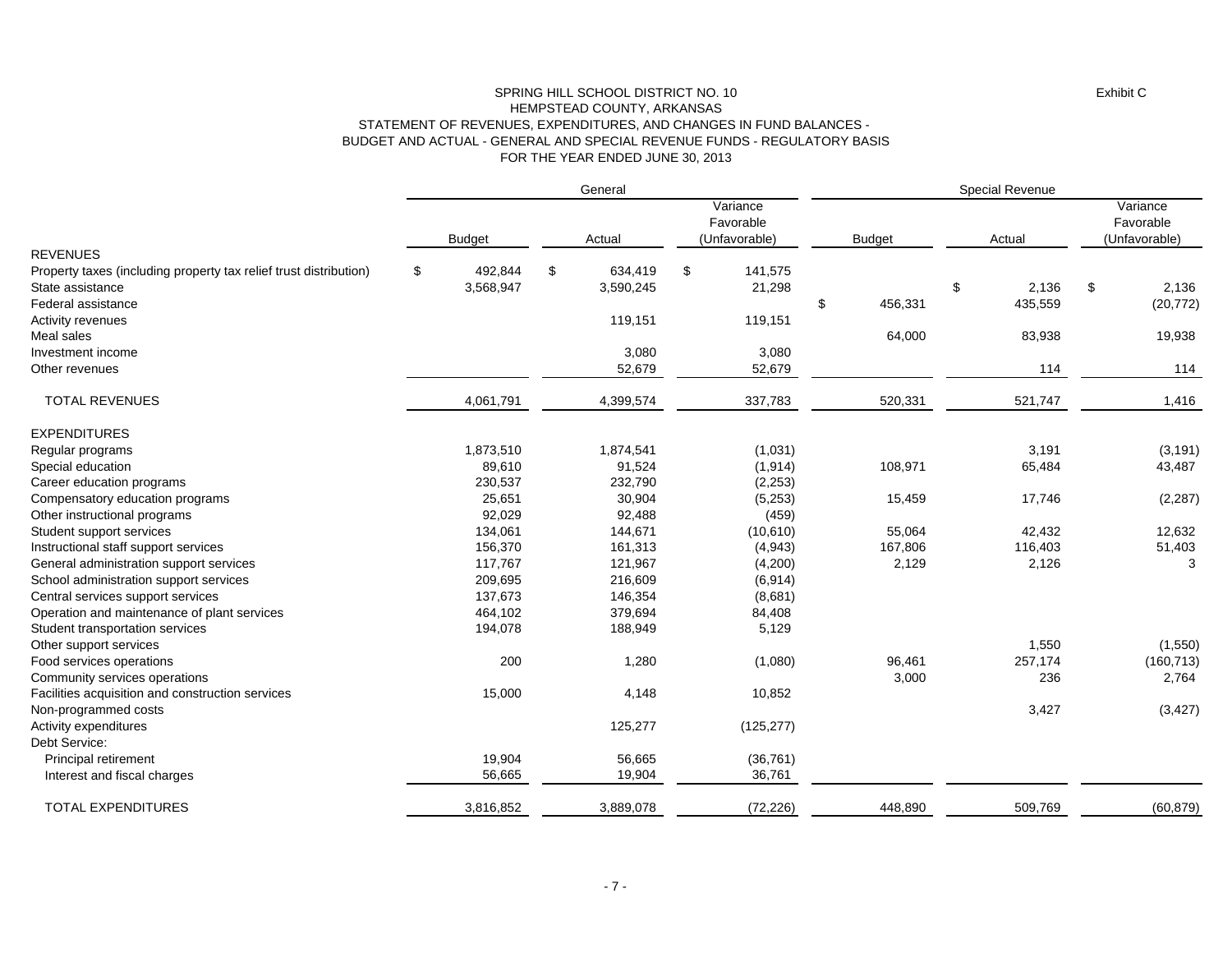#### FOR THE YEAR ENDED JUNE 30, 2013 SPRING HILL SCHOOL DISTRICT NO. 10 HEMPSTEAD COUNTY, ARKANSAS STATEMENT OF REVENUES, EXPENDITURES, AND CHANGES IN FUND BALANCES - BUDGET AND ACTUAL - GENERAL AND SPECIAL REVENUE FUNDS - REGULATORY BASIS

|                                                                                            |               | General    |    |                                        | Special Revenue |               |  |         |    |                                        |
|--------------------------------------------------------------------------------------------|---------------|------------|----|----------------------------------------|-----------------|---------------|--|---------|----|----------------------------------------|
|                                                                                            | <b>Budget</b> | Actual     |    | Variance<br>Favorable<br>(Unfavorable) |                 | <b>Budget</b> |  | Actual  |    | Variance<br>Favorable<br>(Unfavorable) |
| EXCESS OF REVENUES OVER (UNDER)<br><b>EXPENDITURES</b>                                     | 244,939       | 510,496    | Ж, | 265,557                                | £.              | 71,441        |  | 11,978  | S. | (59, 463)                              |
| OTHER FINANCING SOURCES (USES)                                                             |               |            |    |                                        |                 |               |  |         |    |                                        |
| Transfers in                                                                               | 2,093,991     |            |    | (2,093,991)                            |                 |               |  |         |    |                                        |
| Transfers out                                                                              | (2, 281, 845) | (349, 028) |    | 1,932,817                              |                 |               |  |         |    |                                        |
| TOTAL OTHER FINANCING SOURCES (USES)                                                       | (187, 854)    | (349, 028) |    | (161, 174)                             |                 |               |  |         |    |                                        |
| <b>EXCESS OF REVENUES AND OTHER</b><br>SOURCES OVER (UNDER) EXPENDITURES<br>AND OTHER USES | 57,085        | 161,468    |    | 104,383                                |                 | 71,441        |  | 11,978  |    | (59, 463)                              |
|                                                                                            |               |            |    |                                        |                 |               |  |         |    |                                        |
| FUND BALANCES - JULY 1 (RESTATED)                                                          | 825,402       | 745,917    |    | (79, 485)                              |                 | 109,595       |  | 122,705 |    | 13,110                                 |
| FUND BALANCES - JUNE 30                                                                    | 882,487       | 907,385    |    | 24,898                                 |                 | 181,036       |  | 134,683 |    | (46, 353)                              |

The accompanying notes are an integral part of these financial statements.

Exhibit C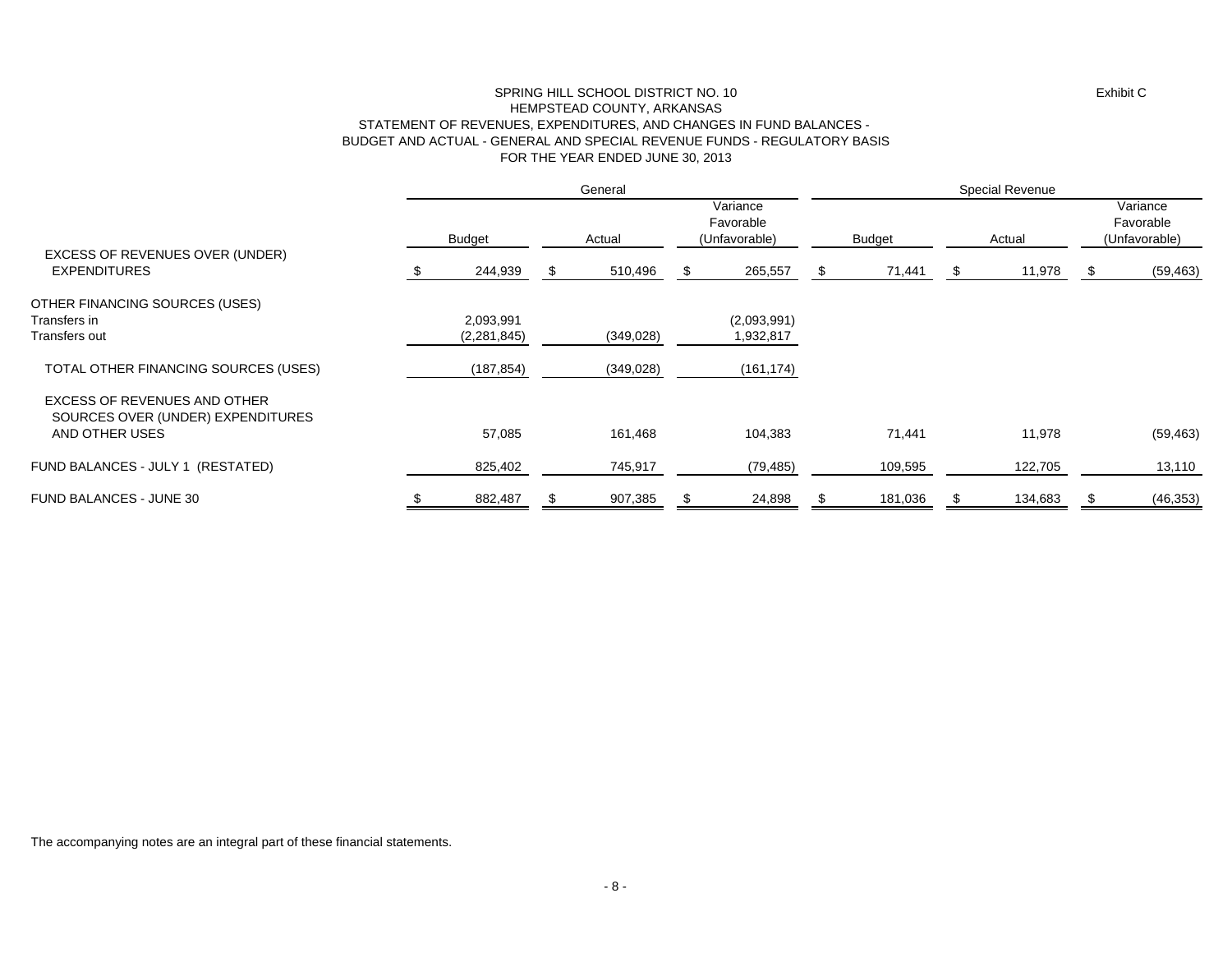#### **1: SUMMARY OF SIGNIFICANT ACCOUNTING POLICIES**

#### A. Reporting Entity

The Board of Education, a five member group, is the level of government, which has responsibilities over all activities related to public elementary and secondary school education within the jurisdiction of the Spring Hill School District (District). There are no component units.

#### B. Description of Funds

Major governmental funds (per the regulatory basis of accounting) are defined as General and Special Revenue.

General Fund – The General Fund is used to account for and report all financial resources not accounted for and reported in another fund.

Special Revenue Fund – The Special Revenue Fund is used to account for and report the proceeds of specific revenue sources that are restricted or committed to expenditure for specified purposes other than debt service or capital projects. The Special Revenue Fund includes federal revenues and related expenditures, restricted for specific educational programs or projects, including the District's food services operations. The Special Revenue Fund also includes required matching for those federal programs, program income required to be used to further the objectives of those programs, and transfers from the general fund to supplement such programs.

Other governmental funds, presented in the aggregate, consist of the following:

Capital Projects Fund – The Capital Projects Fund is used to account for and report financial resources that are restricted, committed, or assigned to expenditure for capital outlays including the acquisition or construction of capital facilities and other capital assets. The Capital Projects Fund excludes those types of capital-related outflows financed by proprietary funds or for assets that will be held in trust for individuals, private organizations, or other governments.

Debt Service Fund – The Debt Service Fund is used to account for and report financial resources that are restricted, committed, or assigned to expenditure for principal and interest.

Fiduciary Fund types include the following:

Agency Funds - Agency Funds are used to report resources held by the reporting government in a purely custodial capacity (assets equal liabilities).

Private-purpose Trust Funds - Private-purpose trust funds are used to report all other trust arrangements under which principal and income benefit individuals, private organizations, or other governments.

#### C. Measurement Focus and Basis of Accounting

The financial statements are prepared in accordance with a regulatory basis of accounting (RBA). This basis of accounting is prescribed by Ark. Code Ann. § 10-4-413(c), as provided in Act 2201 of 2005, and requires that financial statements be presented on a fund basis with, as a minimum, the general fund and special revenue fund presented separately and all other funds included in the audit presented in the aggregate. The law also stipulates that the financial statements consist of a balance sheet; a statement of revenues, expenditures, and changes in fund balances; a comparison of the final adopted budget to the actual expenditures for the general fund and special revenue funds of the entity; notes to financial statements; and a supplemental schedule of capital assets, including land, buildings, and equipment. The law further stipulates that the State Board of Education shall promulgate the rules necessary to administer the regulatory basis of presentation.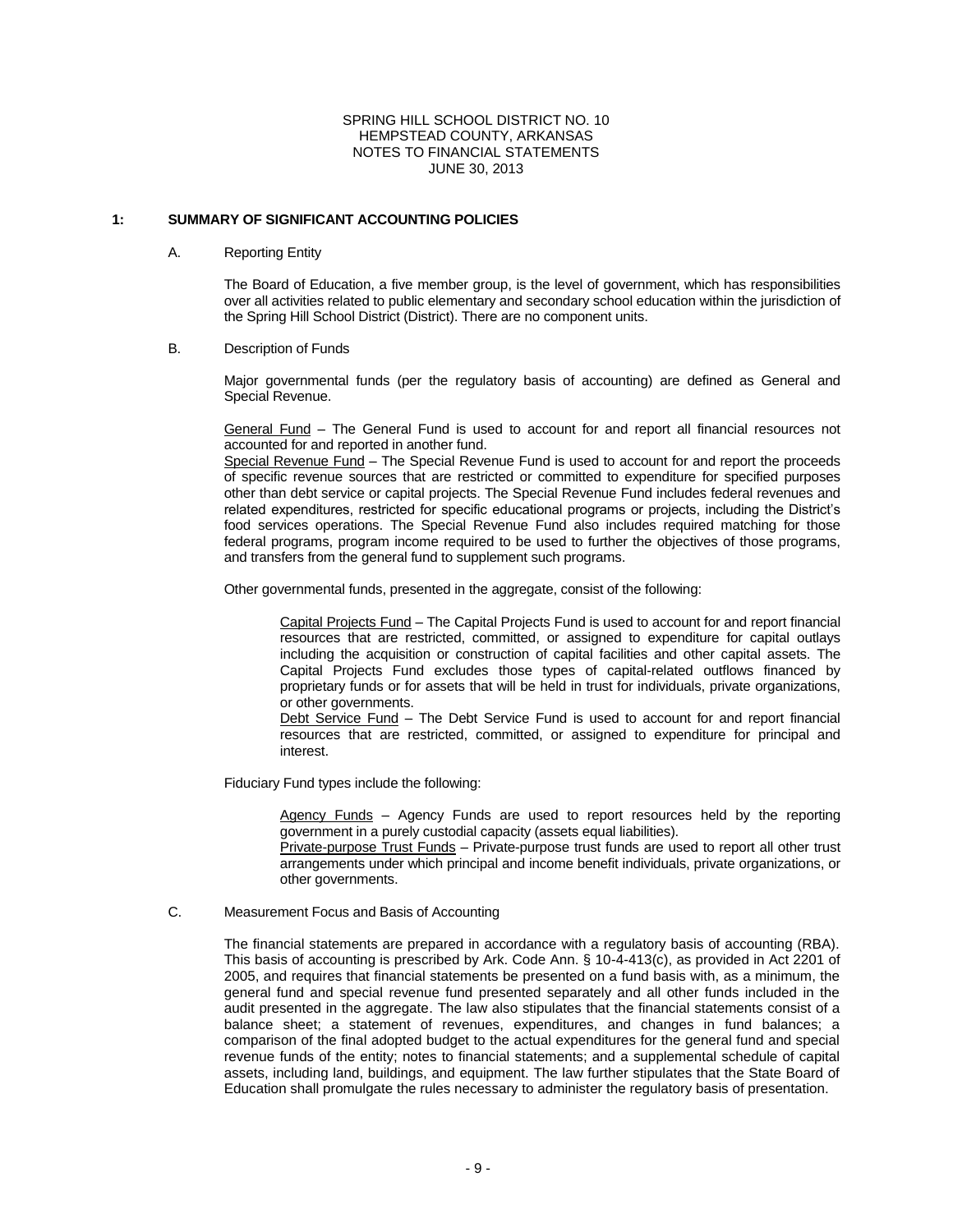#### **1: SUMMARY OF SIGNIFICANT ACCOUNTING POLICIES (Continued)**

#### C. Measurement Focus and Basis of Accounting (Continued)

The RBA is not in accordance with generally accepted accounting principles (GAAP). GAAP require that basic financial statements present government-wide financial statements. Additionally, GAAP require the following major concepts: Management's Discussion and Analysis, accrual basis of accounting for government-wide financial statements, including depreciation expense, modified accrual basis of accounting for fund financial statements, separate financial statements for fiduciary fund types, separate identification of special and extraordinary items, inclusion of capital assets and debt in the financial statements, specific procedures for the identification of major governmental funds, and applicable note disclosures. The RBA does not require government-wide financial statements or the previously identified concepts.

The accompanying financial statements are presented on a fund basis. A fund is defined as a fiscal and accounting entity with a self-balancing set of accounts, which are segregated for purposes of recording specific activities or attaining certain objectives. Revenues are reported by major sources and expenditures are reported by major function. Other transactions, which are not reported as revenues or expenditures, are reported as other financing sources and uses. Transactions related to the recording of installment contracts and capital leases are reported as other financing sources. Changes in private-purpose trust funds will be reflected in the notes to the financial statements.

D. Revenue Recognition Policies

Revenues are recognized when they become susceptible to accrual in accordance with the RBA, except for property taxes (see Note 1 F below).

#### E. Capital Assets

Information on capital assets and related depreciation is reported at Schedule 1. Capital assets are capitalized at historical cost or estimated historical cost, if actual data is not available. Capital assets purchased are recorded as expenditures in the applicable fund at the time of purchase. Donated capital assets are reported at fair value when received. The District maintains a threshold level of \$1,500 for capitalizing equipment. Library holdings are not capitalized.

No salvage value is taken into consideration for depreciation purposes. All capital assets, other than land and construction in progress, are depreciated using the straight-line method over the following useful lives:

| Asset Class                 | Estimated Useful Life in Years |  |  |  |  |  |
|-----------------------------|--------------------------------|--|--|--|--|--|
|                             |                                |  |  |  |  |  |
| Improvements/infrastructure | 20                             |  |  |  |  |  |
| <b>Buildings</b>            | 50                             |  |  |  |  |  |
| Equipment                   | $5 - 20$                       |  |  |  |  |  |

#### F. Property Taxes

Property taxes are levied (tax rates are established) in November of each year based on property assessment (real and personal) that occurred within a specific period of time beginning January 1 of the same year. Property taxes are collectible beginning the first business day of March of the year following the levy date and are considered delinquent after October 15 of the same calendar year.

Ark. Code Ann. § 6-20-401 allows, but does not mandate, the District to accrue the difference between the amount of 2012 calendar year taxes collected by June 30, 2013 and 32 percent of the proceeds of the local taxes that are not pledged to secure bonded indebtedness. The District elected not to accrue property taxes or the option to accrue property taxes was not applicable because the amount of property taxes collected by June 30, 2013 equaled or exceeded the 32 percent calculation.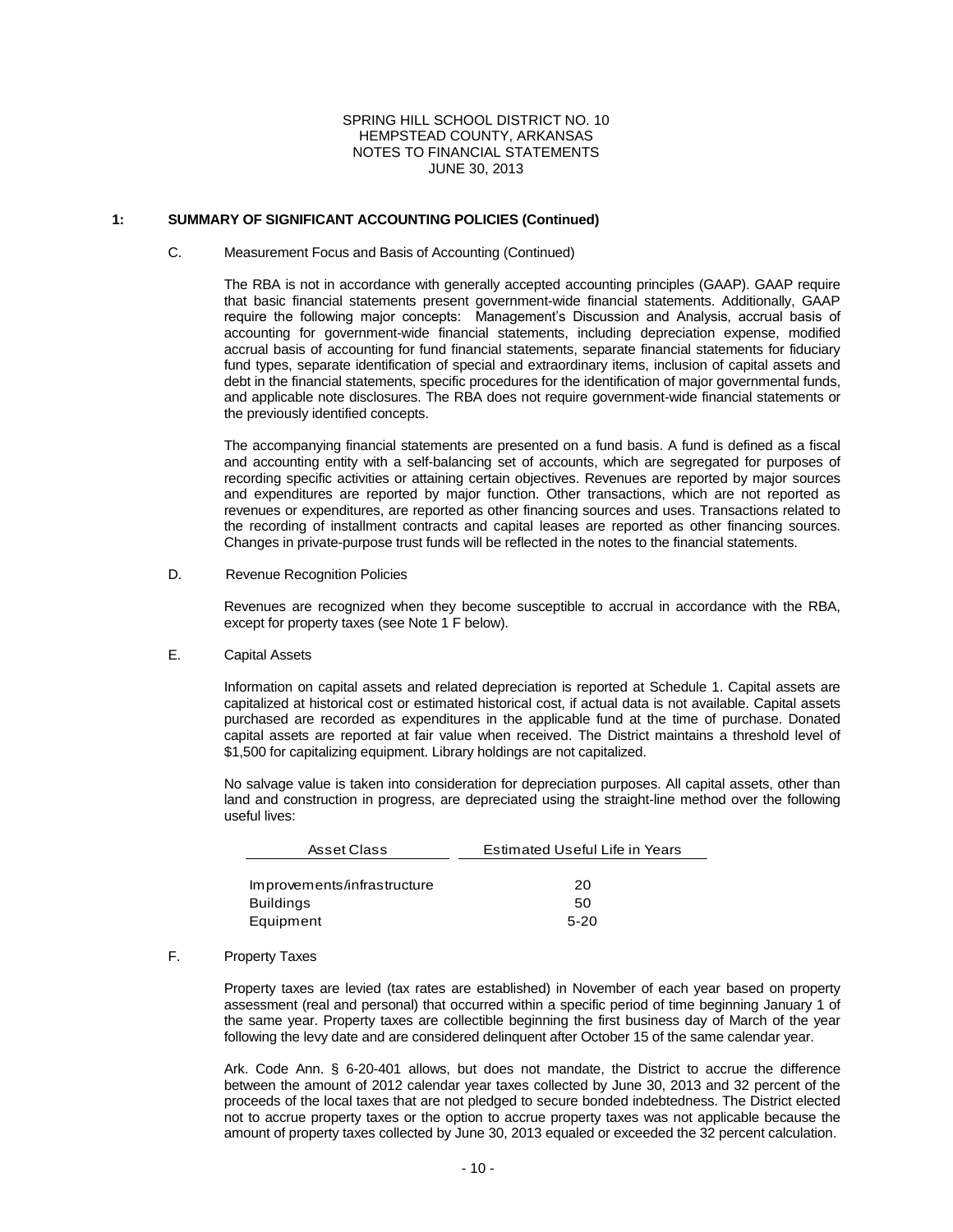#### **1: SUMMARY OF SIGNIFICANT ACCOUNTING POLICIES (Continued)**

F. Property Taxes (Continued)

Amendment no. 74 to the Arkansas Constitution established a uniform minimum property tax millage rate of 25 mills for maintenance and operation of public schools. Ark. Code Ann. § 26-80-101 provides the uniform rate of tax (URT) shall be assessed and collected in the same manner as other school property taxes, but the net revenues from the URT shall be remitted to the State Treasurer and distributed by the State to the county treasurer of each county for distribution to the school districts in that county. For reporting purposes, URT revenues are considered property taxes.

G. Interfund Receivables and Payables

Interfund receivables and payables result from services rendered from one fund to another or from interfund loans.

- H. Fund Balance Classifications
	- 1. Restricted fund balance represents amounts that are restricted to specific purposes when constraints placed on the use of resources are either (a) externally imposed by creditors (such as through bond covenants), grantors, contributors, or laws or regulations of other governments; or (b) imposed by law through constitutional provisions or enabling legislation.
	- 2. Assigned fund balance represents amounts that are constrained by the District's *intent* to be used for specific purposes, but are neither restricted nor committed.
	- 3. Unassigned fund balance represents amounts that have not been assigned to other funds and that has not been restricted, committed, or assigned to specific purposes within the general fund. This classification can also include negative amounts in other governmental funds, if expenditures incurred for specific purposes exceeded the amounts restricted, committed, or assigned to those purposes.
- I. Budget and Budgetary Accounting

The District is required by state law to prepare an annual budget. The annual budget is prepared on a fiscal year basis. The District does not prepare and submit amended budgets during the fiscal year. The State Department of Education's regulations allow for the cash basis or the modified accrual basis. However, the majority of the school districts employ the cash basis method.

The District budgets intra-fund transfers. Significant variances may result in the comparison of transfers at the Statement of Revenues, Expenditures, and Changes in Fund Balances – Budget and Actual – General and Special Revenue Funds – Regulatory Basis because only interfund transfers are reported at the Statement of Revenues, Expenditures, and Changes in Fund Balances – Governmental Funds – Regulatory Basis. Additionally, the District routinely budgets restricted federal programs as part of the special revenue fund. Significant variances may result in the budgetary comparison of the revenues and expenditures of the special revenue fund because of the reclassification of those federal programs primarily utilized for capital projects to the other aggregate funds for reporting purposes.

Budgetary perspective differences are not considered to be significant, because the structure of the information utilized in preparing the budget and the applicable fund financial statements is essentially the same.

J. Stabilization Arrangements

The District's Board of Education has not formally set aside amounts for use in emergency situations or when revenue shortages or budgetary imbalances arise.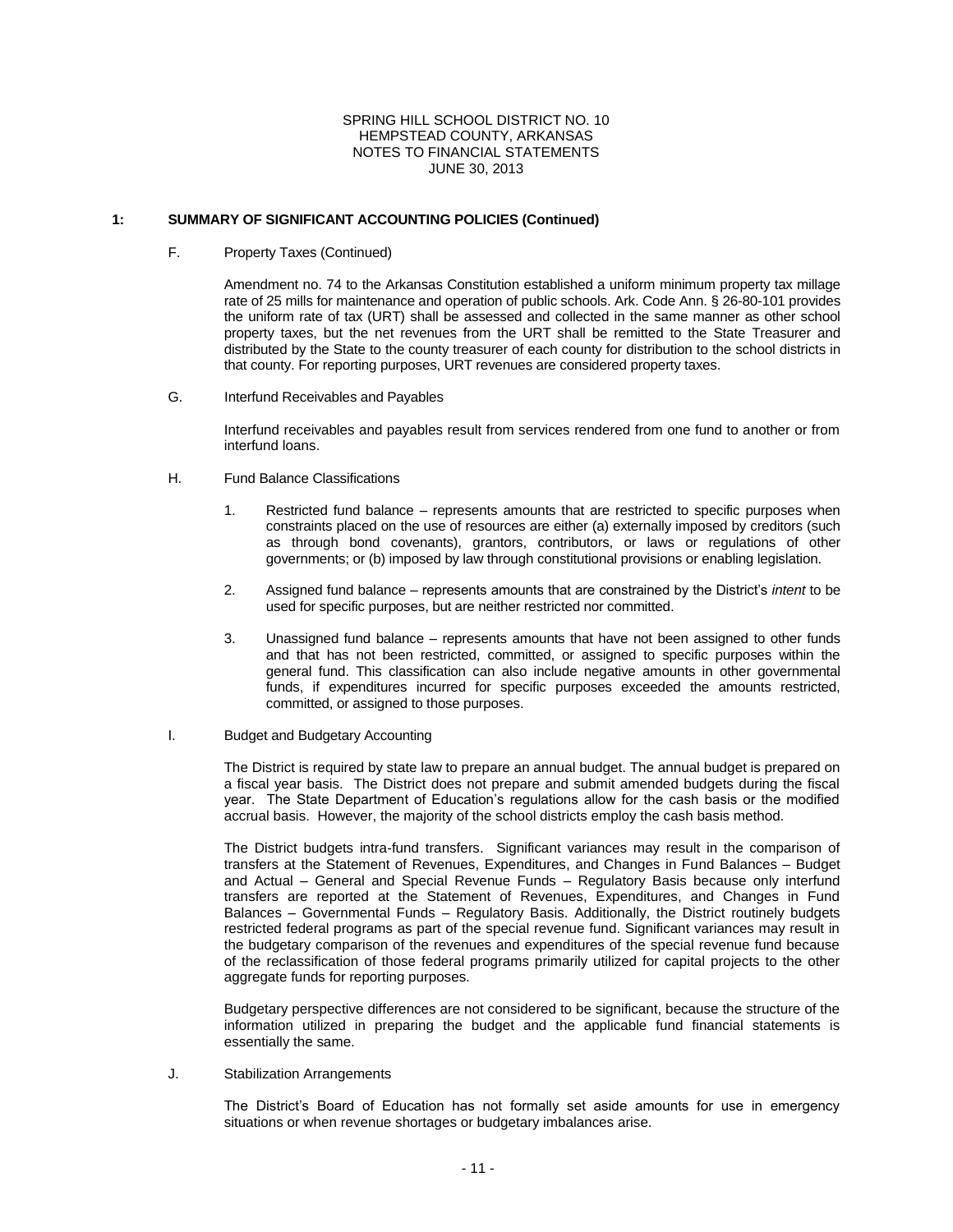#### **1: SUMMARY OF SIGNIFICANT ACCOUNTING POLICIES (Continued)**

#### K. Minimum Fund Balance Policies

The District's Board of Education has not formally adopted a minimum fund balance policy.

L. Fund Balance Classification Policies and Procedures

The Superintendent, in conjunction with other management and accounting personnel, is authorized to assign amounts to a specific purpose. The District's Board of Education has not adopted a formal policy addressing this authorization.

The District's revenues, expenditures, and fund balances are tracked in the accounting system by numerous sources of funds. The fund balances of these sources of funds are combined to derive the District's total fund balances by fund. It is uncommon for an individual source of funds to contain restricted and unrestricted (committed, assigned, or unassigned) funds. The District does not have a policy addressing whether it considers restricted or unrestricted amounts to have been spent when an expenditure is incurred for purposes for which both restricted and unrestricted amounts are available. District personnel decide which resources (source of funds) to use at the time expenditures are incurred. For classification of fund balance amounts, restricted resources are considered spent before unrestricted. The District does not have a policy addressing which resources to use within the unrestricted fund balance when committed, assigned, or unassigned fund balances are available. When expenditures are incurred for purposes for which amounts in any of the unrestricted fund balance classifications could be used, committed amounts are reduced first, followed by assigned amounts, and then unassigned amounts.

M. Encumbrances

The District does not utilize encumbrance accounting.

#### **2: CASH DEPOSITS WITH FINANCIAL INSTITUTIONS**

Cash deposits are carried at cost (carrying value). A comparison of the bank balance and carrying value is as follows:

|                                                   | Carrying<br>Amount |  |    | Bank<br><b>Balance</b> |  |  |
|---------------------------------------------------|--------------------|--|----|------------------------|--|--|
| Insured (FDIC)                                    | \$<br>250,000      |  | \$ | 250,000                |  |  |
| Collateralized:                                   |                    |  |    |                        |  |  |
| Collateral held by the District's agent, pledging |                    |  |    |                        |  |  |
| bank or pledging bank's trust department or       |                    |  |    |                        |  |  |
| agent in the District's name                      | 924,467            |  |    | 1,129,041              |  |  |
|                                                   |                    |  |    |                        |  |  |
| <b>Total Deposits</b>                             | 1,174,467          |  |    | 1,379,041              |  |  |

#### **3: ACCOUNTS RECEIVABLE**

The accounts receivable balance of \$93,752 at June 30, 2013 was comprised of the following:

|                                                 | Governmental Funds |    |           |    |        |                              |
|-------------------------------------------------|--------------------|----|-----------|----|--------|------------------------------|
|                                                 | Major              |    |           |    |        |                              |
|                                                 | Special            |    |           |    | Other  |                              |
| Description                                     | Revenue<br>General |    | Aggregate |    | Total  |                              |
| State assistance<br>Federal assistance<br>Other | \$<br>10,153<br>15 | \$ | 34.983    | \$ | 48.601 | \$<br>58,754<br>34,983<br>15 |
| Totals                                          | \$<br>10.168       | \$ | 34.983    | \$ | 48.601 | \$<br>93,752                 |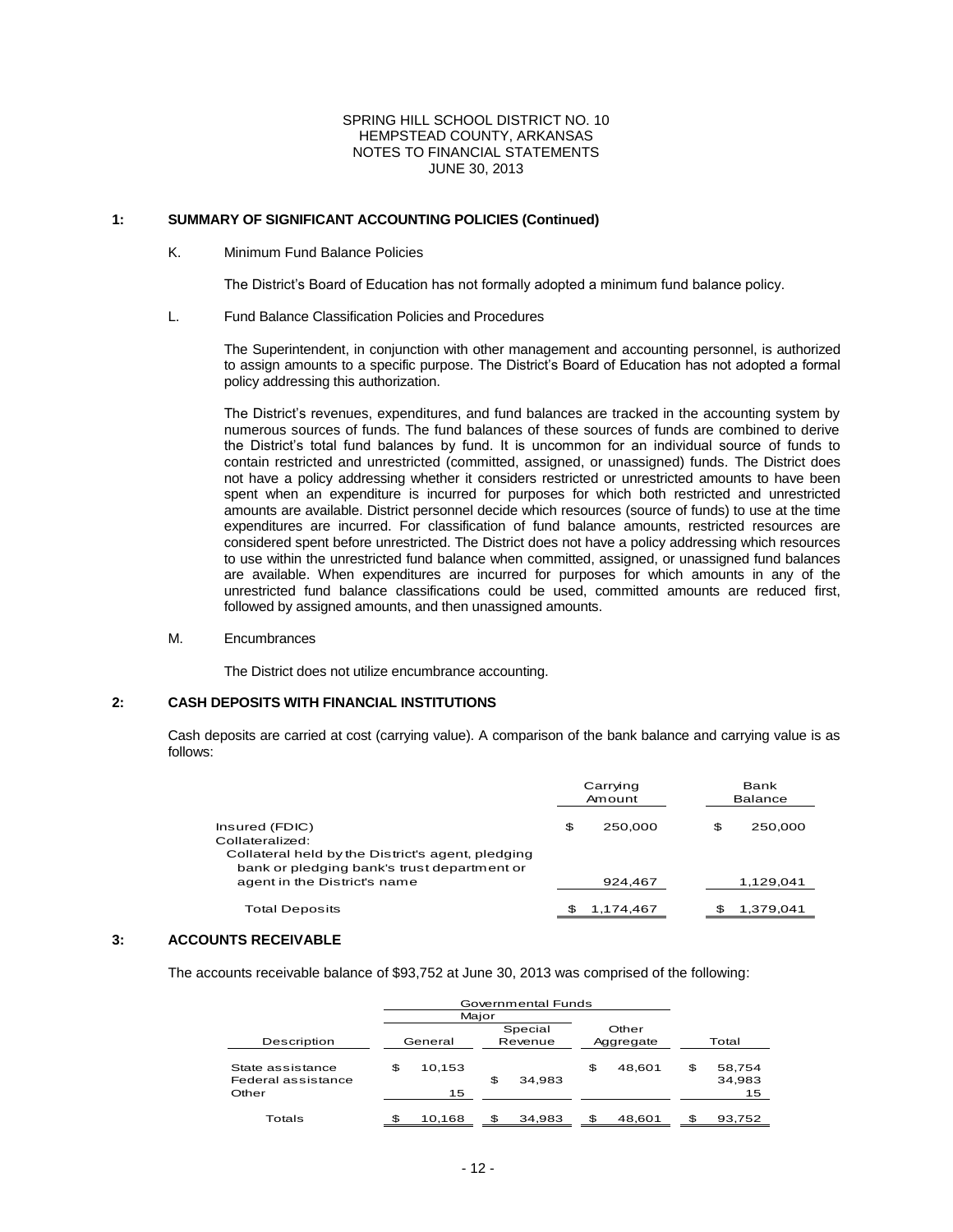#### **4: COMMITMENTS**

 $\overline{a}$ 

The District was contractually obligated for the following at June 30, 2013:

A. Construction Contract

| Project Name               | <b>Completion Date</b> | Contract Balance |       |  |  |
|----------------------------|------------------------|------------------|-------|--|--|
| Wastewater treatment plant | July 19, 2013          |                  | 9.569 |  |  |

B. Operating Leases (noncapital leases with initial noncancellable lease terms in excess of one year)

General description of leases and leasing arrangements:

Three copiers and three printers for a term of 60 months with monthly payments of \$264 plus applicable taxes commencing January 15, 2013.

- 1. Future minimum rental payments (aggregate) at June 30, 2013: \$14,520
- 2. Future minimum rental payments for the succeeding years:

| Year Ended June 30, | Amount       |  |  |  |  |  |
|---------------------|--------------|--|--|--|--|--|
|                     |              |  |  |  |  |  |
| 2014                | \$<br>3,168  |  |  |  |  |  |
| 2015                | 3,168        |  |  |  |  |  |
| 2016                | 3,168        |  |  |  |  |  |
| 2017                | 3,168        |  |  |  |  |  |
| 2018                | 1,848        |  |  |  |  |  |
|                     |              |  |  |  |  |  |
| Total               | \$<br>14,520 |  |  |  |  |  |

Rental payments for the operating leases described above were approximately \$1,410 for the year ended June 30, 2013.

C. Long-term Debt Issued and Outstanding

The District is presently paying on the following long-term debt:

|          |               |             |    | Amount     |    | Debt          |    | <b>Maturities</b> |  |    |
|----------|---------------|-------------|----|------------|----|---------------|----|-------------------|--|----|
| Date     | Date of Final | Rate of     |    | Authorized |    |               |    | Outstanding       |  | То |
| of Issue | Maturity      | Interest    |    | and Issued |    | June 30, 2013 |    | June 30, 2013     |  |    |
|          |               |             |    |            |    |               |    |                   |  |    |
| 7/1/10   | 2/1/36        | $1 - 4\%$   | \$ | 2,345,000  | \$ | 2,215,000     | \$ | 130,000           |  |    |
| 3/1/13   | 2/1/30        | $1 - 2%$    |    | 275,000    |    | 275,000       |    |                   |  |    |
| 3/15/13  | 2/1/39        | $2.25 - 3%$ |    | 425,000    |    | 425,000       |    |                   |  |    |
| 9/27/06  | 9/27/16       | 4.94%       |    | 200,000    |    | 91,704        |    | 108,296           |  |    |
| 9/3/09   | 9/3/19        | 4.25%       |    | 406,500    |    | 301,771       |    | 104,729           |  |    |
|          |               |             |    |            |    |               |    |                   |  |    |
| Totals   |               |             | \$ | 3,651,500  | \$ | 3,308,475     | \$ | 343,025           |  |    |
|          |               |             |    |            |    |               |    |                   |  |    |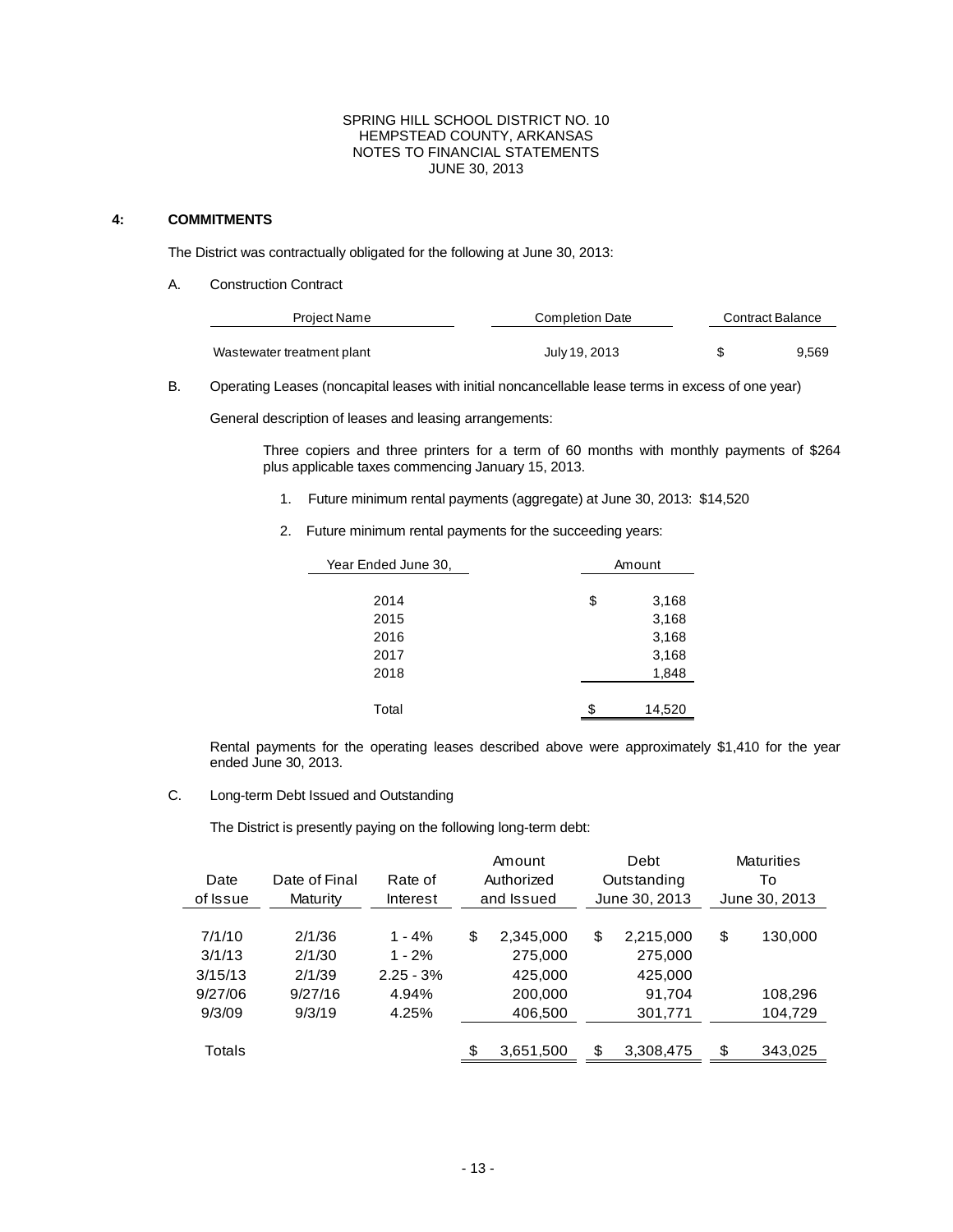#### **4: COMMITMENTS (Continued)**

#### C. Long-term Debt Issued and Outstanding (Continued)

Changes in Long-term Debt

|                                     | <b>Balance</b><br>July 1, 2012 |     | <b>Issued</b> |     | Retired           |     | <b>Balance</b><br>June 30, 2013 |  |  |
|-------------------------------------|--------------------------------|-----|---------------|-----|-------------------|-----|---------------------------------|--|--|
| Bonds payable<br>Postdated warrants | 2,945,000<br>450,140           | S   | 700.000       | S   | 730,000<br>56,665 | \$. | 2,915,000<br>393,475            |  |  |
| Totals                              | 3,395,140                      | \$. | 700.000       | \$. | 786.665           | *   | 3,308,475                       |  |  |

\*Includes \$650,000 early retirement of debt - See Note 6.

Total long-term debt principal and interest payments are as follows:

| Year Ended |                 |    |           |         |           |  |  |
|------------|-----------------|----|-----------|---------|-----------|--|--|
| June 30.   | Principal       |    | Interest  | Total   |           |  |  |
|            |                 |    |           |         |           |  |  |
| 2014       | \$<br>134.214   | \$ | 108,569   | \$      | 242.783   |  |  |
| 2015       | 141.877         |    | 106.811   |         | 248,688   |  |  |
| 2016       | 149,661         |    | 102.627   |         | 252,288   |  |  |
| 2017       | 157.571         |    | 98.217    |         | 255.788   |  |  |
| 2018       | 139,787         |    | 93,238    |         | 233,025   |  |  |
| 2019-2023  | 620,365         |    | 404.859   |         | 1,025,224 |  |  |
| 2024-2028  | 595.000         |    | 315,288   |         | 910.288   |  |  |
| 2029-2033  | 715,000         |    | 203,012   |         | 918,012   |  |  |
| 2034-2038  | 605,000         |    | 60.400    | 665,400 |           |  |  |
| 2039       | 50,000          |    | 1,500     |         | 51,500    |  |  |
|            |                 |    |           |         |           |  |  |
| Totals     | \$<br>3,308,475 | \$ | 1,494,521 | \$      | 4,802,996 |  |  |

## **5: ACCOUNTS PAYABLE**

The accounts payable balance of \$7,171 at June 30, 2013 was comprised of the following:

|                 | Governmental Funds |         |    |         |      |           |       |       |  |
|-----------------|--------------------|---------|----|---------|------|-----------|-------|-------|--|
|                 | Maior              |         |    |         |      | Fiduciary |       |       |  |
|                 | Special            |         |    |         | Fund |           |       |       |  |
| Description     |                    | General |    | Revenue |      | Types     | Total |       |  |
| Vendor payables |                    | 6.963   | £. | 83      | \$.  | 125       | Ж,    | 7.171 |  |

#### **6: DEBT REFUNDINGS**

On March 1, 2013, the District issued refunding bonds of \$275,000 with interest rates of 1 to 2 percent to advance refund \$255,000 of outstanding bonds dated September 1, 2003 with interest rates of 1.25 to 5 percent. Bond proceeds of \$257,773 were remitted to an escrow agent to provide for all future debt service payments for the 2003 bonds. The 2003 bonds were called on April 18, 2013.

The remaining proceeds of \$3,690 (after payment of \$13,537 net bond issuance costs) will be utilized for subsequent debt payments. The advance refunding of the 2003 bonds will result in savings of \$54,063 to the District over a period of 17 fiscal years. The 2013 bond issue did not extend the debt requirements beyond the original maturity date of fiscal year 2030 for the District.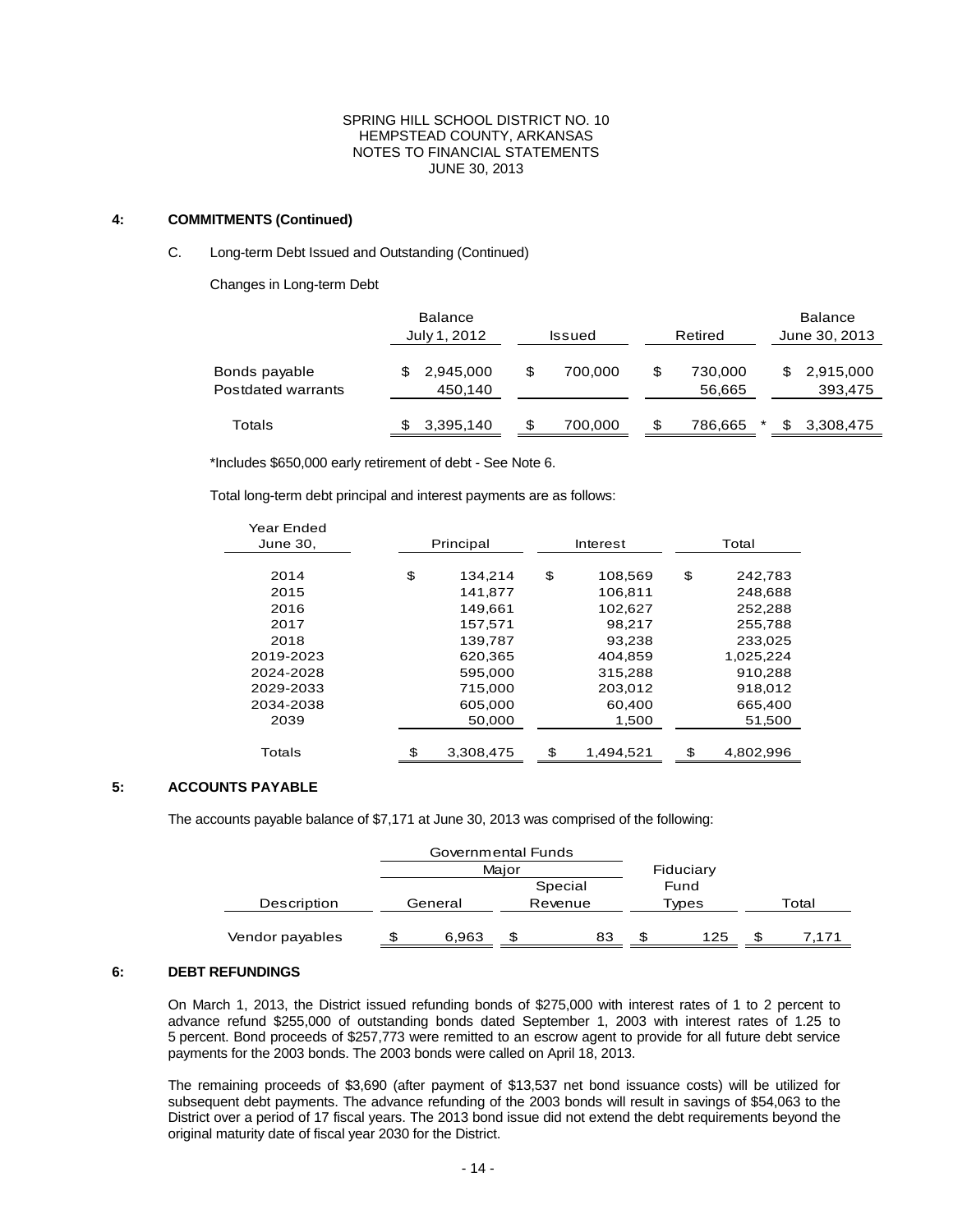#### **6: DEBT REFUNDINGS (Continued)**

On March 15, 2013, the District issued refunding bonds of \$425,000 with interest rates of 2.25 to 3 percent to advance refund \$395,000 of outstanding bonds dated November 1, 2007 with interest rates of 4.15 to 4.5 percent. Bond proceeds of \$399,236 were remitted to the escrow agent to provide for all future debt payments for the 2007 bonds. The 2007 bonds were called on April 18, 2013.

The remaining proceeds of \$4,647 (after payment of \$21,117 net bond issuance costs) will be utilized for subsequent debt payments. The advance refunding of the 2007 bonds will result in savings of \$81,804 to the District over a period of 26 fiscal years. The 2013 bond issue did not extend the debt requirements beyond the original maturity date of fiscal year 2039 for the District.

#### **7: INTERFUND TRANSFERS**

The District transferred \$349,028 from the general fund to the other aggregate funds for debt related payments of \$188,693, debt refunding savings of \$1,999 required to be utilized for capital expenditures, and \$158,336 for current and future capital expenditures.

#### **8: RETIREMENT PLAN**

Arkansas Teacher Retirement System

Plan Description. The District contributes to the Arkansas Teacher Retirement System (ATRS), a costsharing multiple-employer defined benefit pension plan that covers all Arkansas public school employees, except certain nonteachers hired before July 1, 1989. ATRS, administered by a Board of Trustees, provides retirement and disability benefits, annual cost-of-living adjustments, and death benefits to plan members and beneficiaries. Benefit provisions are established by State law and can be amended only by the Arkansas General Assembly. The Arkansas Teacher Retirement System issues a publicly available financial report that includes financial statements and required supplementary information for ATRS. That report may be obtained by writing to Arkansas Teacher Retirement System, 1400 West Third Street, Little Rock, Arkansas 72201 or by calling 1-800-666-2877.

Funding Policy. ATRS has contributory and noncontributory plans. Contributory members are required by State law to contribute 6% of their salaries. Each participating employer is required by State law to contribute at a rate determined by the Board of Trustees, based on the annual actuarial valuation. The current employer rate is 14% of covered salaries, the maximum allowed by State law. The District's contributions to ATRS for the years ended June 30, 2013, 2012, and 2011 were \$356,339, \$346,338, and \$326,802, respectively, equal to the required contributions for each year.

#### **9: PRIOR YEAR RESTATEMENT**

The general fund balance at July 1, 2012 was increased by \$6,341 due to the reclassification of activity accounts that had previously been classified as agency funds within the fiduciary fund types.

#### **10: CHANGES IN PRIVATE-PURPOSE TRUST FUNDS**

The Debra McMaster and Cara Jones Memorial Scholarship Funds were established to award scholarships annually to selected students to attend an institution of higher education.

| ADDITIONS<br>Donations            | \$<br>50     |
|-----------------------------------|--------------|
| <b>DEDUCTIONS</b><br>Scholarships | 1,500        |
| CHANGE IN FUND BALANCE            | (1,450)      |
| FUND BALANCE - JULY 1             | 21,381       |
| FUND BALANCE - JUNE 30            | \$<br>19,931 |
|                                   |              |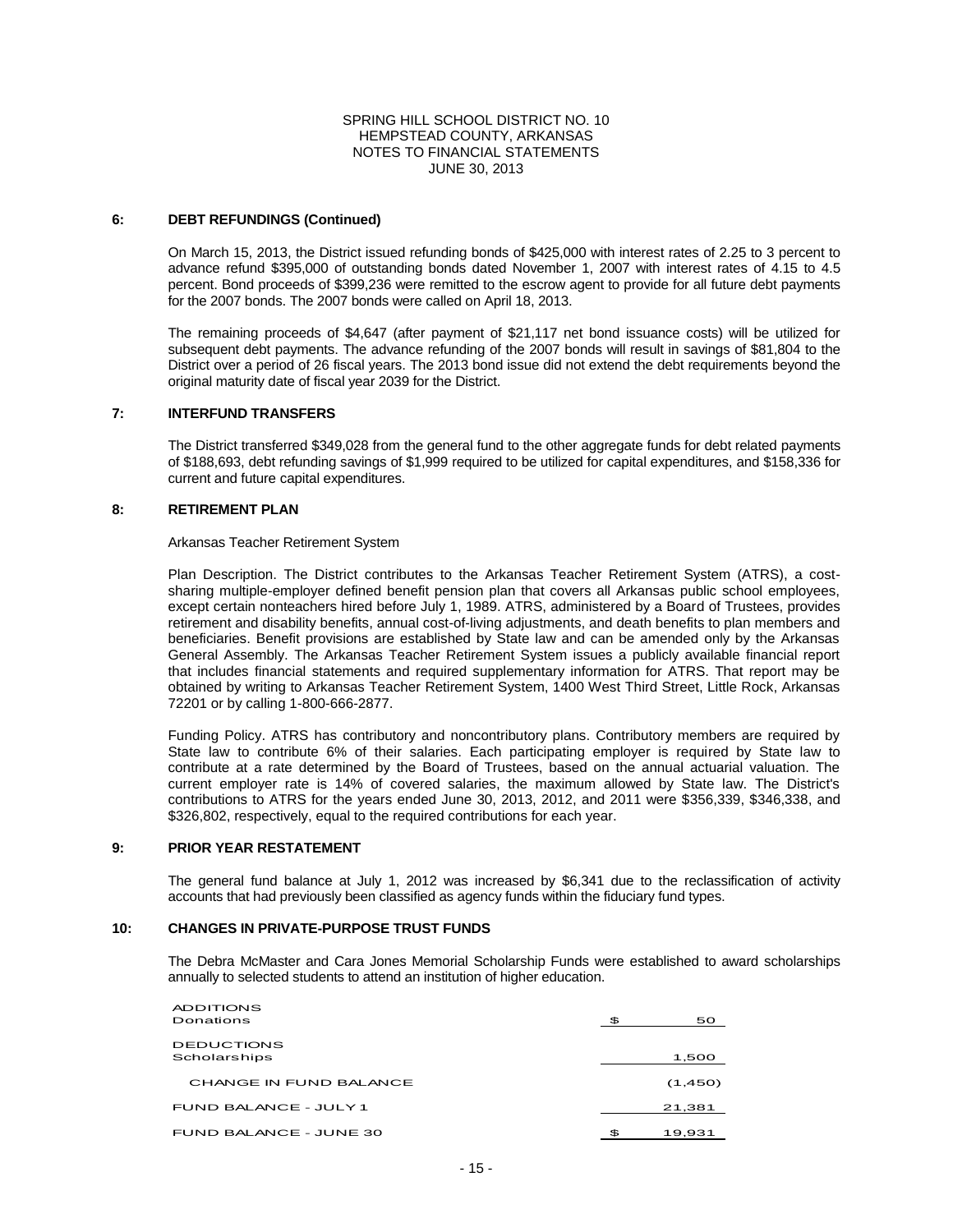#### **11: PLEDGED REVENUES**

The District has pledged a portion of its property taxes to retire bonds of \$3,045,000 issued from July 1, 2010 to March 15, 2013. The bonds were issued for various capital projects. Total principal and interest remaining on the bonds is \$4,344,490, payable through February 1, 2039. Principal and interest paid for the current year and total property taxes pledged for debt service were \$187,854 and \$254,982, respectively. The percentage of property taxes pledged for the current year for principal and interest payments was 73.67 percent.

#### **12: RISK MANAGEMENT**

The District is exposed to various risks of loss related to torts; theft of, damage to, and destruction of assets; errors and omissions; injuries to employees; and natural disasters.

The District carries commercial insurance for board legal liability. Settled claims have not exceeded this commercial coverage in any of the past three fiscal years. There were no significant reductions in insurance coverage from the prior year in the major categories of risk.

The District participates in the Arkansas School Boards Association - Workers' Compensation Trust (the Trust), a self-insurance trust voluntarily established on July 1, 1994 pursuant to state law. The Trust is responsible for obtaining and administering workers' compensation insurance coverage for its members, as well as obtaining reinsurance coverage for those claims that exceed the standard policy limits. In its administrative capacity, the Trust is responsible for monitoring, negotiating, and settling claims that have been filed on behalf of and against member districts. The District contributes annually to this program.

Additionally, the District participates in the Arkansas School Boards Association - Risk Management Program (the Association), a self-insurance program voluntarily established on February 1, 1984 pursuant to state law. The Association is responsible for obtaining and administering insurance coverage for property and vehicles for its members, as well as obtaining reinsurance coverage for those claims that exceed the standard policy limits. In its administrative capacity, the Association is responsible for monitoring, negotiating, and settling claims that have been filed against member districts. The District pays an annual premium for its coverage of buildings, contents, and vehicles.

The District participates in the Arkansas Fidelity Bond Trust Fund administered by the Governmental Bonding Board. This program provides coverage for actual losses sustained by its members through fraudulent or dishonest acts committed by officials or employees. Each loss is limited to \$250,000 with a \$2,500 deductible. Premiums for coverage are paid by the Chief Fiscal Officer of the State of Arkansas from funds withheld from the Public School Fund.

#### **13: ON-BEHALF PAYMENTS**

The allocation of the health insurance premiums paid by the Arkansas Department of Education to the Employee Benefits Division, on-behalf of the District's employees, totaled \$68,641 for the year ended June 30, 2013.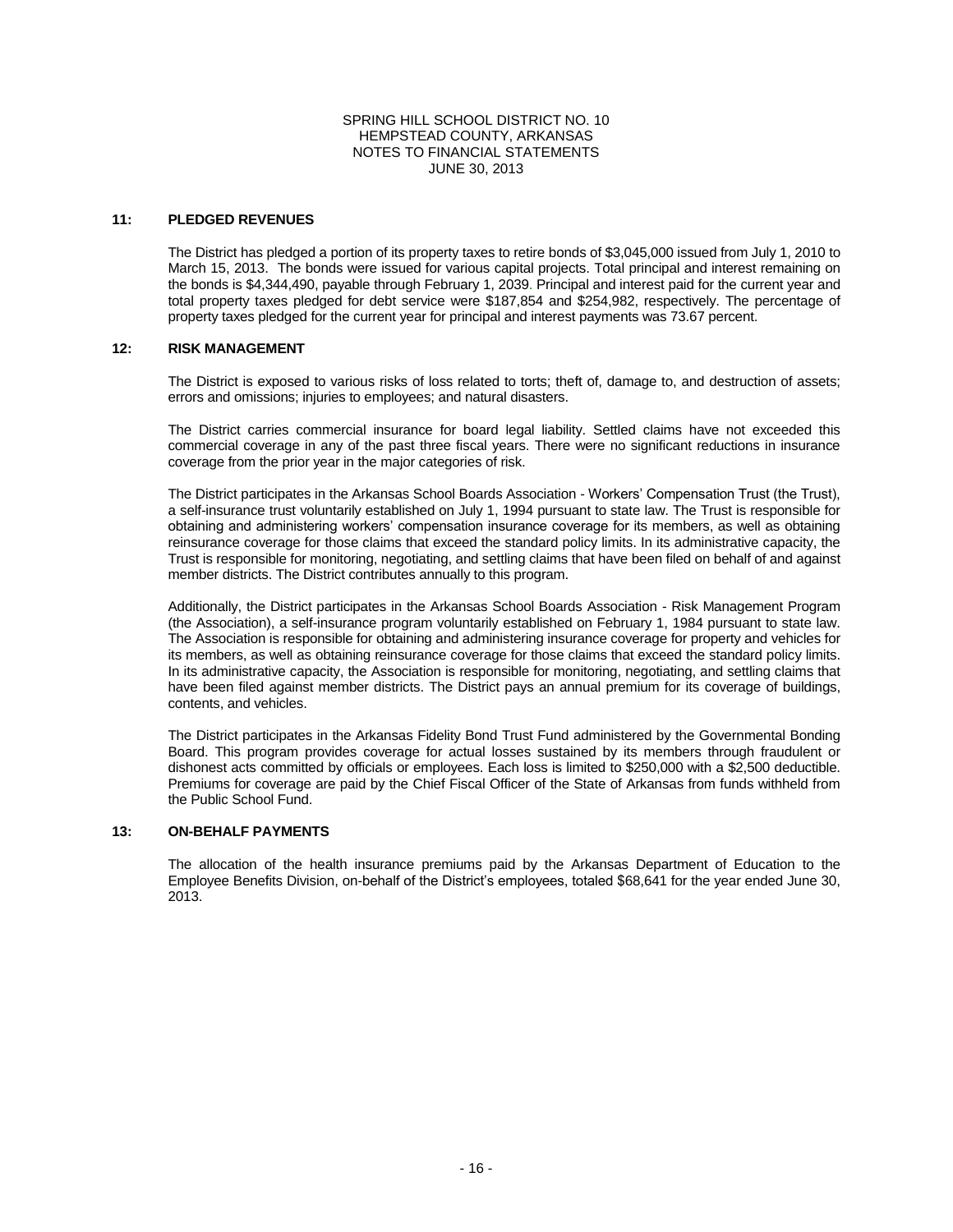#### **14: DETAILS OF GOVERNMENTAL FUND BALANCE CLASSIFICATIONS DISPLAYED IN THE AGGREGATE**

|                             | Governmental Funds |         |                    |         |                    |         |    |             |
|-----------------------------|--------------------|---------|--------------------|---------|--------------------|---------|----|-------------|
|                             | Major              |         |                    |         |                    |         |    |             |
|                             | General            |         | Special<br>Revenue |         | Other<br>Aggregate |         |    |             |
| Description                 |                    |         |                    |         |                    |         |    | Total       |
| <b>Fund Balances:</b>       |                    |         |                    |         |                    |         |    |             |
| Restricted for:             |                    |         |                    |         |                    |         |    |             |
| Educational programs -      |                    |         |                    |         |                    |         |    |             |
| national school lunch state |                    |         |                    |         |                    |         |    |             |
| categorical funding         | \$                 | 613     |                    |         |                    |         | \$ | 613         |
| English-language learners   |                    | 7,333   |                    |         |                    |         |    | 7,333       |
| Professional development    |                    | 428     |                    |         |                    |         |    | 428         |
| Capital projects            |                    |         |                    |         | \$                 | 1,787   |    | 1,787       |
| Child nutrition programs    |                    |         | \$                 | 97,782  |                    |         |    | 97,782      |
| Debt service                |                    |         |                    |         |                    | 8,337   |    | 8,337       |
| Medical services            |                    |         |                    | 34,974  |                    |         |    | 34,974      |
| Special education programs  |                    | 8,311   |                    |         |                    |         |    | 8,311       |
| Other purposes              |                    | 2,392   |                    | 1,927   |                    |         |    | 4,319       |
| <b>Total Restricted</b>     |                    | 19,077  |                    | 134,683 |                    | 10,124  |    | 163,884     |
| Assigned to:                |                    |         |                    |         |                    |         |    |             |
| Capital projects            |                    |         |                    |         |                    | 150,000 |    | 150,000     |
| Student activities          |                    | 43,461  |                    |         |                    |         |    | 43,461      |
| Total Assigned              |                    | 43,461  |                    |         |                    | 150,000 |    | 193,461     |
|                             |                    |         |                    |         |                    |         |    |             |
| Unassigned                  |                    | 844,847 |                    |         |                    |         |    | 844,847     |
| <b>Totals</b>               | \$                 | 907,385 | \$                 | 134,683 | \$                 | 160,124 |    | \$1,202,192 |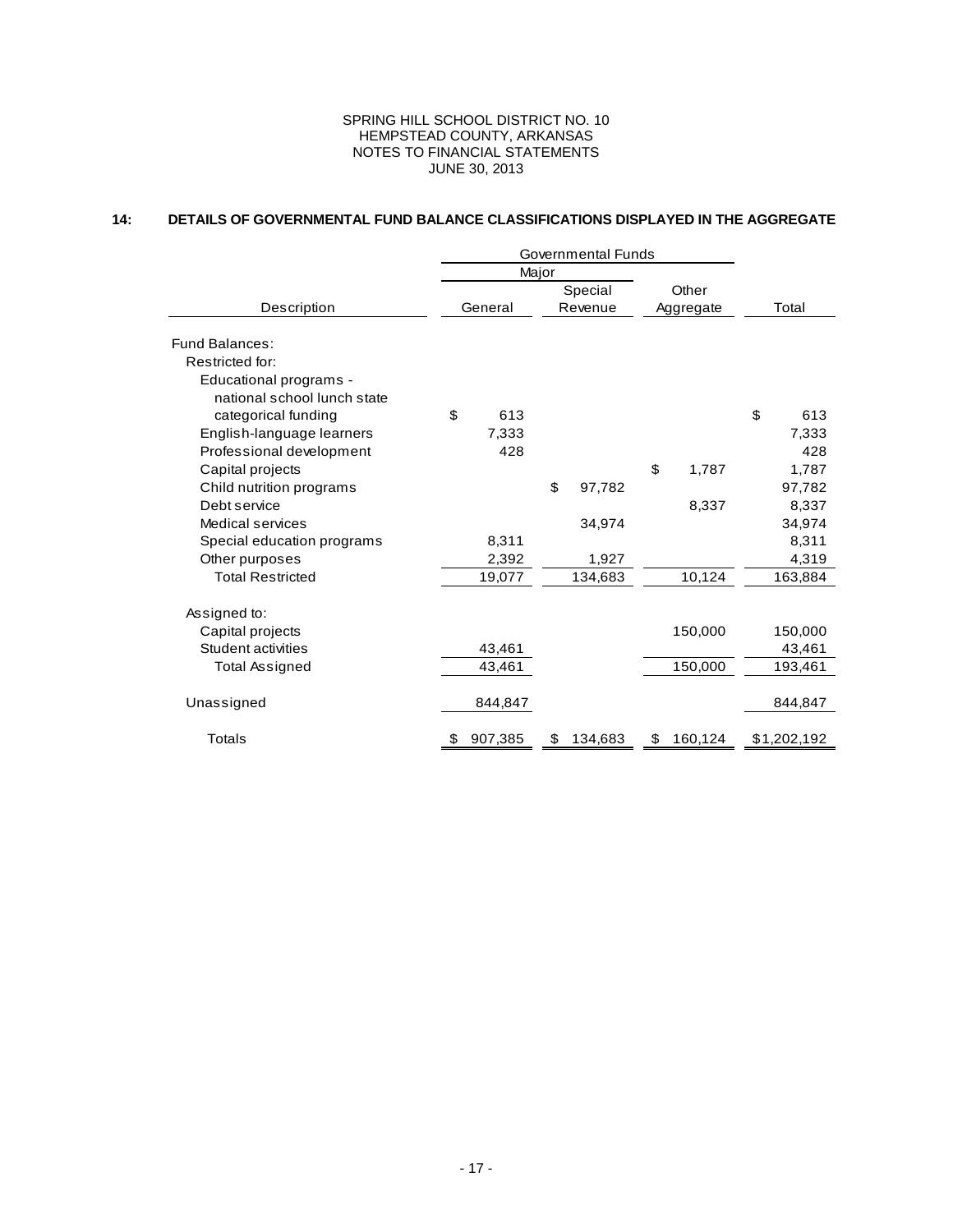### (Unaudited) SPRING HILL SCHOOL DISTRICT NO. 10 HEMPSTEAD COUNTY, ARKANSAS SCHEDULE OF CAPITAL ASSETS FOR THE YEAR ENDED JUNE 30, 2013

|                                       | <b>Balance</b> |
|---------------------------------------|----------------|
|                                       | June 30, 2013  |
| Nondepreciable capital assets:        |                |
| Land                                  | \$<br>87,583   |
| Construction in progress              | 546,863        |
| Total nondepreciable capital assets   | 634,446        |
| Depreciable capital assets:           |                |
| <b>Buildings</b>                      | 7,432,502      |
| Improvements/infrastructure           | 505,475        |
| Equipment                             | 1,051,724      |
| Total depreciable capital assets      | 8,989,701      |
| Less accumulated depreciation for:    |                |
| <b>Buildings</b>                      | 1,071,121      |
| Improvements/infrastructure           | 163,663        |
| Equipment                             | 726,679        |
| Total accumulated depreciation        | 1,961,463      |
| Total depreciable capital assets, net | 7,028,238      |
| Capital assets, net                   | 7,662,684      |
|                                       |                |